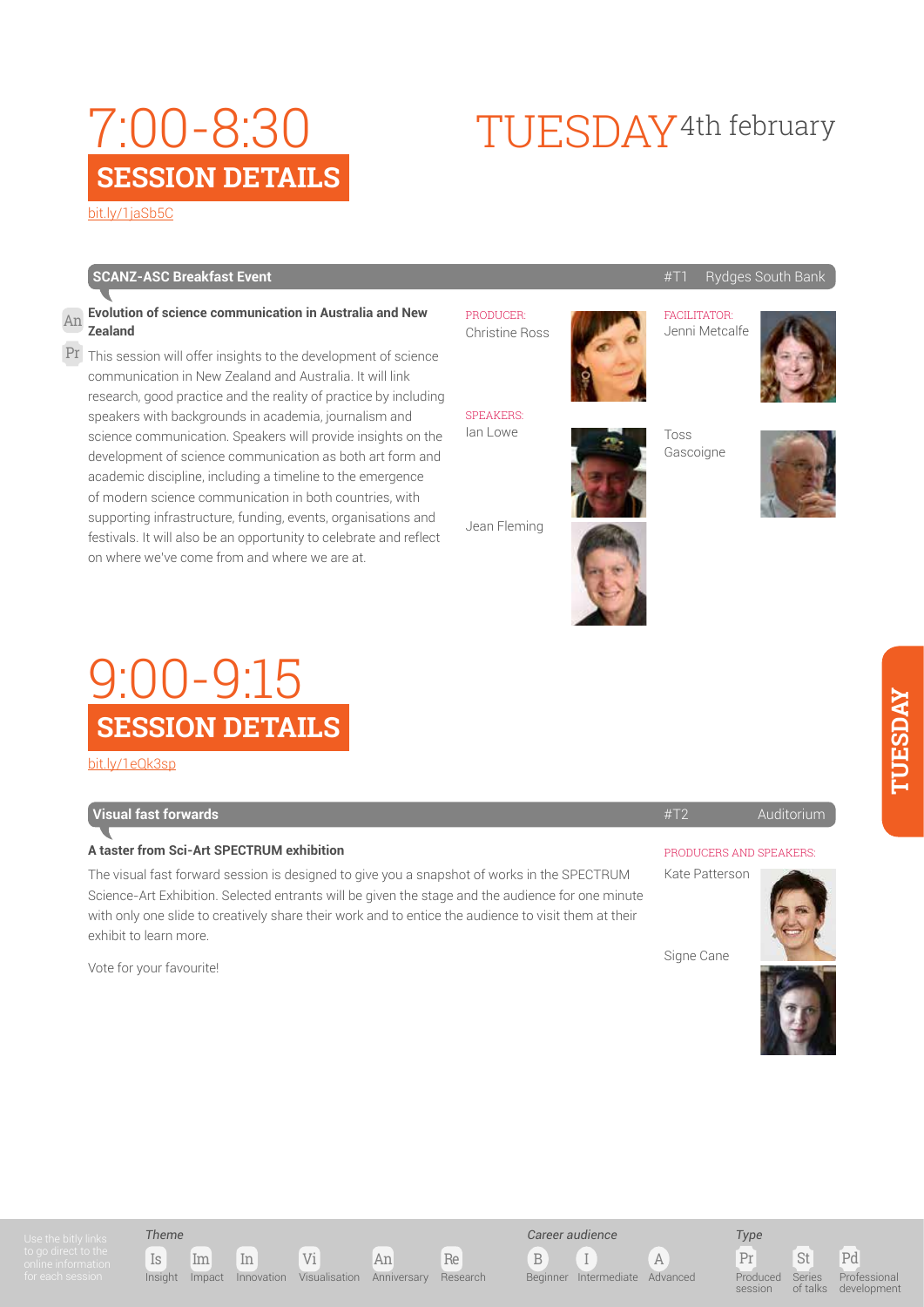## **SESSION DETAILS** 9:15-9:45

## [bit.ly/LpgDTc](http://bit.ly/
LpgDTc)

| Plenary                                                                                                                                                                                                                                                                                                                                                                                                                                                                                                                                                                                                                                                                                                                                                                                                                              | #T3                           | Auditorium |
|--------------------------------------------------------------------------------------------------------------------------------------------------------------------------------------------------------------------------------------------------------------------------------------------------------------------------------------------------------------------------------------------------------------------------------------------------------------------------------------------------------------------------------------------------------------------------------------------------------------------------------------------------------------------------------------------------------------------------------------------------------------------------------------------------------------------------------------|-------------------------------|------------|
| Seeing is believing: Why showing the nitty-gritty details is key to public engagement and<br>excitement                                                                                                                                                                                                                                                                                                                                                                                                                                                                                                                                                                                                                                                                                                                              | PRODUCER:<br>Kali Madden      |            |
| Biology reveals the complex choreography of cells and molecules, but much of this science is<br>too small to be directly observed or takes place at dynamic rates beyond our normal perception<br>of time. 3D visualisation of cells and molecules has become an increasingly important<br>component of exploring and communicating biological mechanisms to the public, students<br>and scientific peers. Dynamic visualisations, such as animations, are able to synthesize diverse<br>structural, dynamic and locational data derived from a variety of research sources and data sets,<br>and can thus act as a visual hypothesis for a particular molecular or cellular process. Beyond the<br>bench, 3D visualisations are powerful tools that are being used in classrooms and in the mass<br>media to educate and entertain. | <b>SPEAKER:</b><br>Drew Berry |            |



TUESDAY4th february



## *Theme*









Pr St Pd Produced session Series of talks Professional development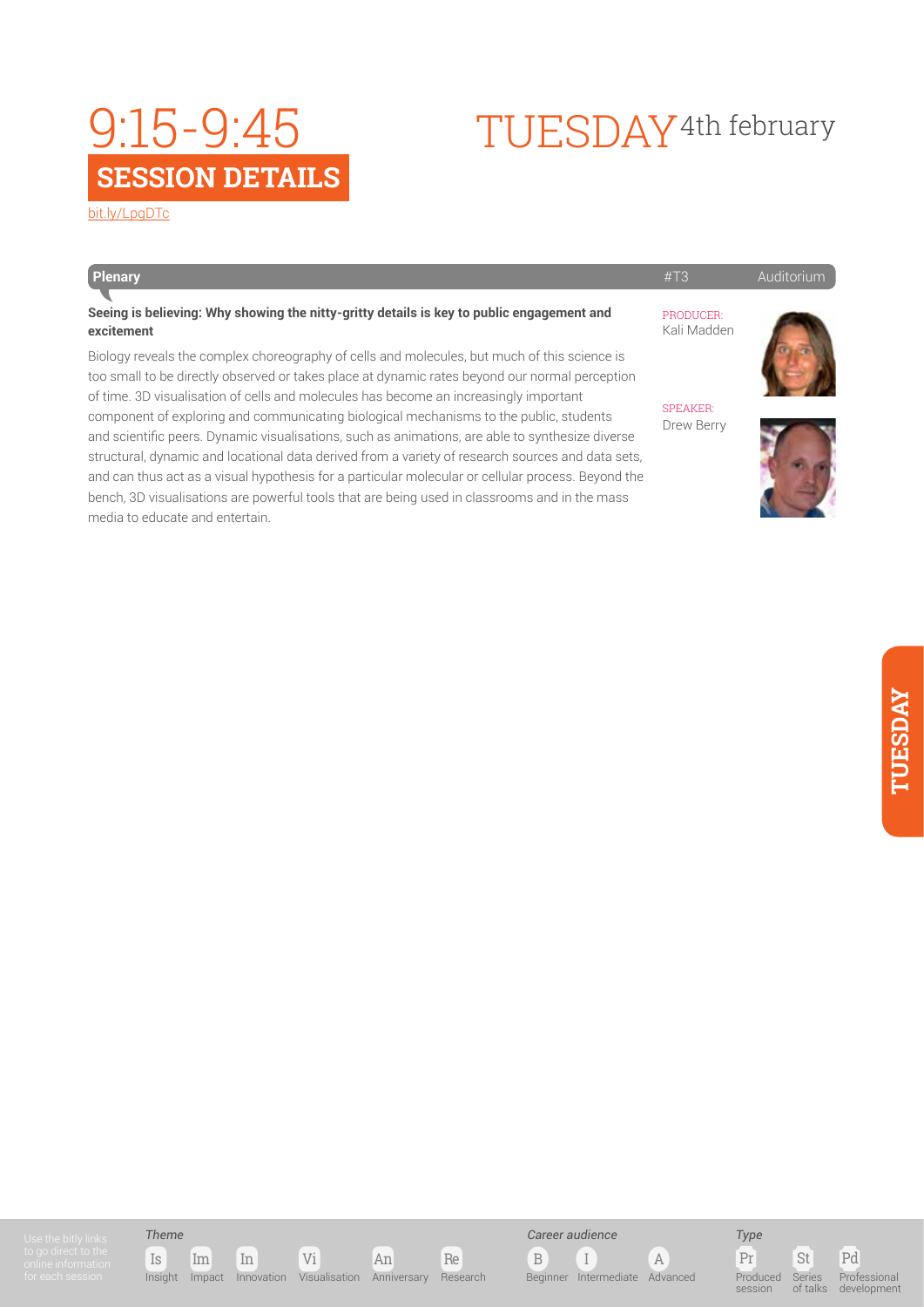# **SESSION DETAILS** 9:45-10:30

[bit.ly/1czXN1c](http://bit.ly/
1czXN1c)

## The value of visualisation in science communication **Auditorium #T4** Auditorium PRODUCER: Kate Patterson PRODUCERS/ FACILITATORS Signe Cane Tim Dean PANELLISTS: Drew Berry Shilo McClean Kate Patterson Elizabeth Cerini Mary Rosengren What is the role of science-inspired art in science communication? ie. what is the cultural artistic value of science  $\Pr$  visualisation and how is this balanced with the monetary value and communicative value? Hear from the panel as they share their thoughts and experience on this, as well as how they approach balancing artistry and accuracy and, how to weave visualisation with words in practice and then quantifying value/ impact. Vi

| <b>Across the Tasman: Science communication in New Zealand</b> |                                                                                                                                                                                                                                                             | #T5                                    | Room B1 |
|----------------------------------------------------------------|-------------------------------------------------------------------------------------------------------------------------------------------------------------------------------------------------------------------------------------------------------------|----------------------------------------|---------|
| PRODUCER:<br>Maia Sauren                                       |                                                                                                                                                                                                                                                             | <b>CHAIR:</b><br><b>Christine Ross</b> |         |
| PANELLISTS:<br>Siouxsie Wiles                                  |                                                                                                                                                                                                                                                             | Jean Fleming                           |         |
| Fabiana Kubke                                                  |                                                                                                                                                                                                                                                             |                                        |         |
|                                                                |                                                                                                                                                                                                                                                             |                                        |         |
|                                                                | Pr Zealand over 20 years ago, and has changed considerably from<br>teaching budding neuroscientists to communicate by engaging<br>with everything from Wikipedia to parliamentary submissions,<br>New Zealand science communicators are going from strength |                                        |         |

*Theme*





B I A *Career audience*

Beginner Intermediate Advanced

Pr St Pd *Type* Produced session Series of talks



TUESDAY<sup>4th</sup> february







**TUESDAY**

**LASSDAY**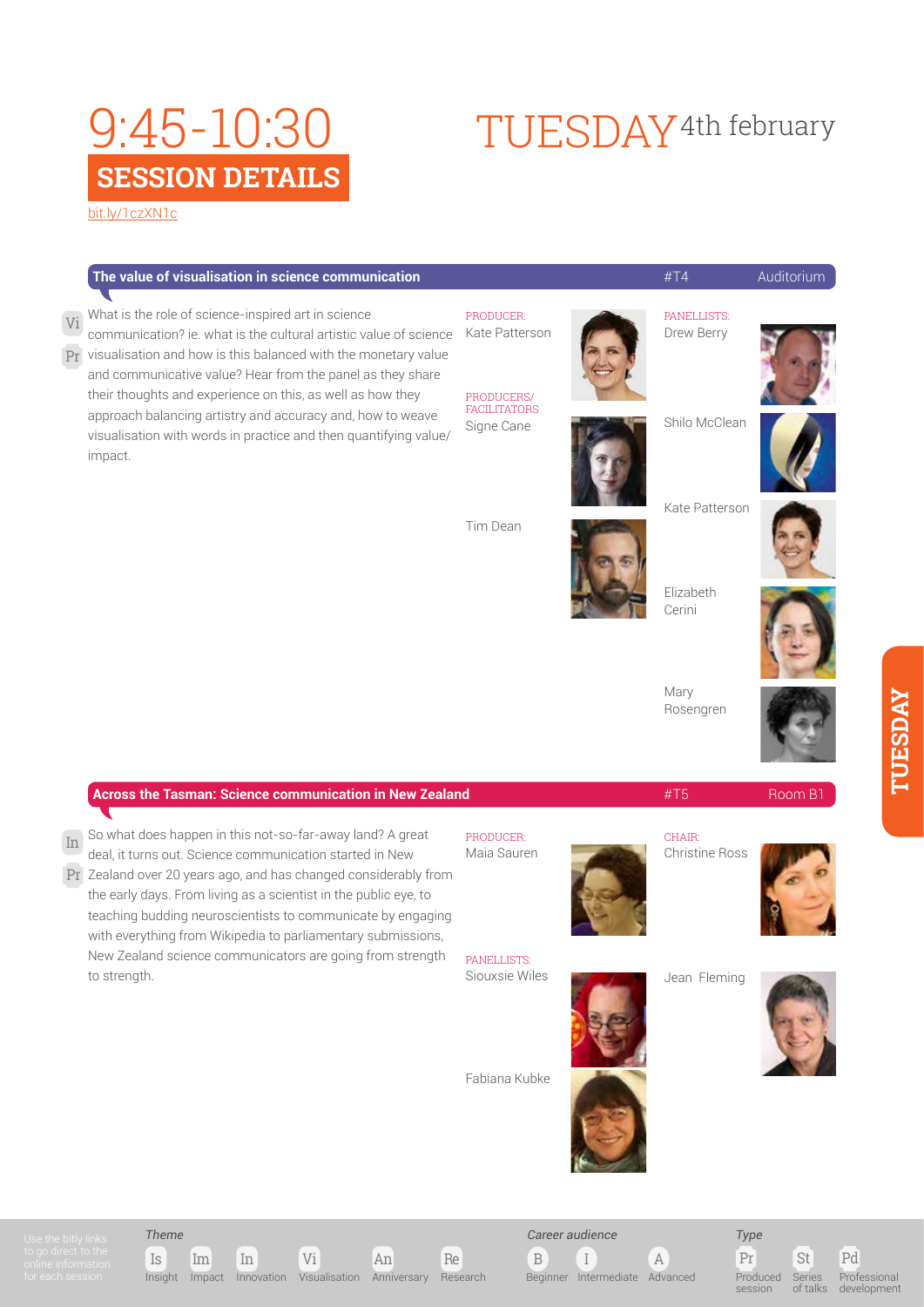# **SESSION DETAILS** 9:45-10:30

#### [bit.ly/1czXN1c](http://bit.ly/
1czXN1c)

| creative storytelling inspired by wrestling, igniting curiosity in pre-school children                                                                                                                                                                                                                                                                                                                                                                                                                                                          | #T6                                      | Room B <sub>2</sub> |
|-------------------------------------------------------------------------------------------------------------------------------------------------------------------------------------------------------------------------------------------------------------------------------------------------------------------------------------------------------------------------------------------------------------------------------------------------------------------------------------------------------------------------------------------------|------------------------------------------|---------------------|
| Little Scientists: Science, Technology and Mathematics for Preschool Children<br>Im<br>In this session you will be introduced to the 'Little Scientists' initiative that was launched in<br>Australia at the beginning of 2013.                                                                                                                                                                                                                                                                                                                 | <b>SPEAKER:</b><br>Christine<br>Schneyer |                     |
| 'Little Scientists' is a not-for-profit initiative designed to facilitate children's curiosity for science,<br>maths and technology through age-appropriate, fun and playful experiments already in their<br>early years. Every education and care service that works with children from 3 to 6 years of<br>age can join the programme and become an accredited "Little Scientists' House". Teachers<br>and educators are trained through the initiative and encouraged to implement the programme<br>together with the children in their care. |                                          |                     |
| You will hear about the initiative's establishment in Germany in 2006, its success story by<br>now and how the 'Little Scientists' offer a sustainable, long term solution to skill shortages in<br>scientific, technological and mathematical professions.                                                                                                                                                                                                                                                                                     |                                          |                     |
| This session will also give you information on how you can become a part of the initiative and<br>help to make the programme available to all children across Australia.                                                                                                                                                                                                                                                                                                                                                                        |                                          |                     |
| 'Little Scientists' is a not-for-profit initiative of FROEBEL Australia and the "Little Scientists"<br>House Foundation" in Germany.                                                                                                                                                                                                                                                                                                                                                                                                            |                                          |                     |
| Blood, Body Slams and Biceps: Why Scientists should put down the pipettes and watch<br>professional wrestling                                                                                                                                                                                                                                                                                                                                                                                                                                   | <b>SPEAKER:</b><br>Steve Ting            |                     |

For many scientists, reaching out to the public world can be daunting, difficult and an often frustrating exercise. It is a world filled with irrational thought, conspiracy and denialism - cold hard facts just don't cut it.

Science needs to learn a few lessons in effective communication though unconventional means. Science needs to put its feet up and learn from of the most successful forms of storytelling on the planet: professional wrestling.

I will use my knowledge of professional wrestling and background in the television industry to introduce you to the fundamentals of creative storytelling. I will show you that a well executed piledriver is more effective in sharing your message than a just another factoid.

## Re A little-known contribution in the history of science communication: Little Blue Books SPEAKER:<br>Da Willia

Is Im In Vi An Re

Insight Impact Innovation Visualisation Anniversary Research

More than 500 million Little Blue Books with 2300 different titles were produced between 1919 and 1978 with the greater part of that production being prior to 1951. Little Blue Books covered a wide range of human interests but there were many Little Blue Books on science topics. These were not aimed at a technically competent audience, but rather at providing a general education to Americans at a very low price. This study will explain how Little Blue Books started, their scope generally, the areas of science covered, the quality of scientific information in Little Blue Books and some salient biographical background about the authors of Little Blue Books. Due to the enormous numbers of Little Blue Books printed, it is considered likely that they played a major role in the scientific education of American children and the scientific knowledge of adults between 1920 and 1950.

Dr William Palmer

B I A

Beginner Intermediate Advanced

*Career audience*



Pr St Pd Produced session Series of talks

*Type*

Professional development

**TUESDAY TUESDAY** 

# TUESDAY4th february

*Theme*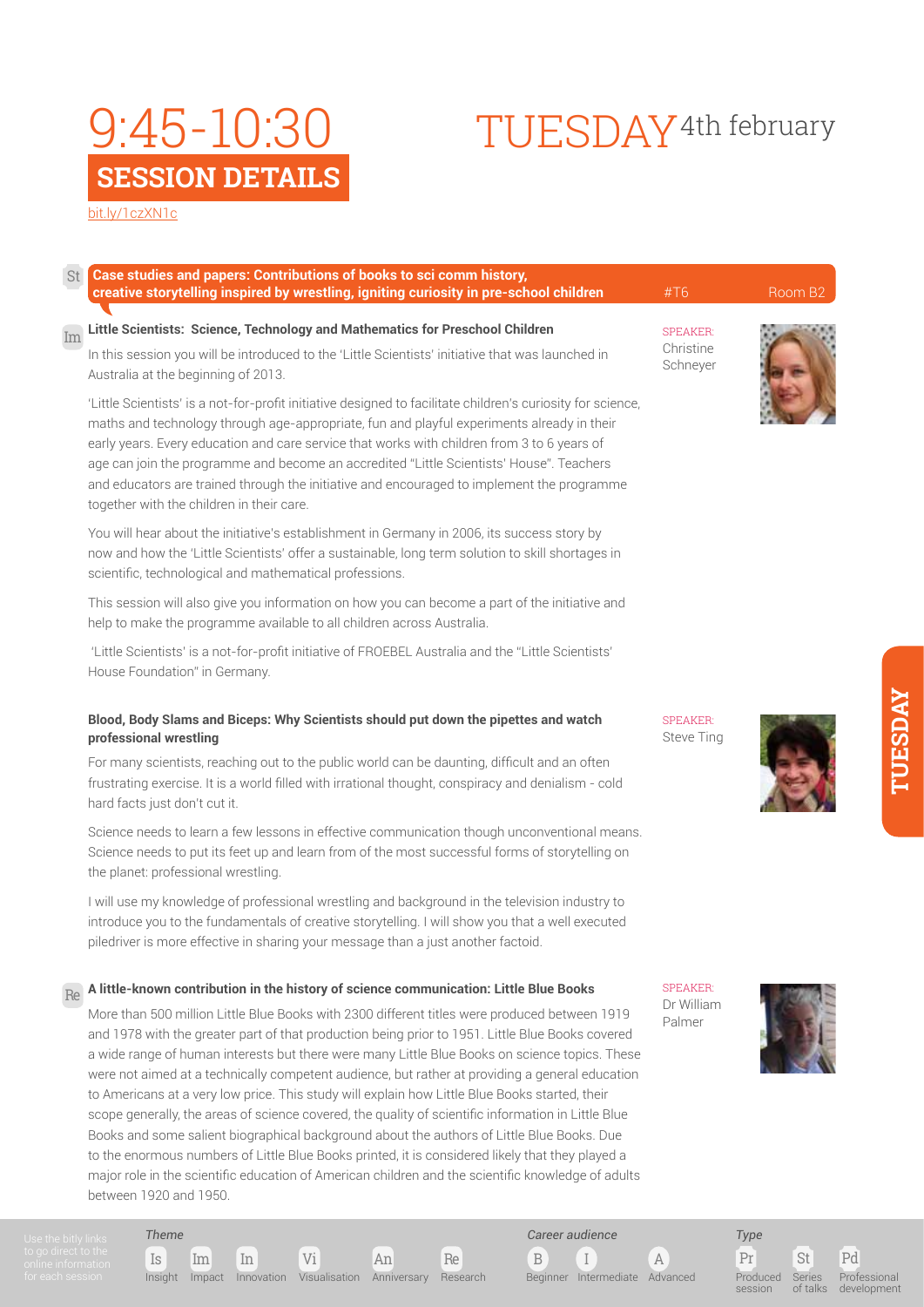# **SESSION DETAILS** 9:45-10:30

[bit.ly/1czXN1c](http://bit.ly/
1czXN1c)

## **Working with scientists in developing countries to communication science**  $\text{HT7} = \text{HT7} \text{ Room B3}$

This session will use the experiences of the speakers and PRODUCER: Im Second Will doe the experiences of the openience drid<br>specific case studies from Africa, Asia and the Pacific to look Jenni Metcalfe Pr at how scientists working in developing countries can create the most impact from their research. This is particularly important given the goals of such research to help with food security and alleviate poverty. The session will provide insights

for participants about the specific needs and opportunities for

communicating science in developing countries.



TUESDAY4th february

**SPEAKERS** Cathy Reade



Michelle Kovacevic



Toss Gascoigne













Pr St Pd Produced session Series of talks Professional development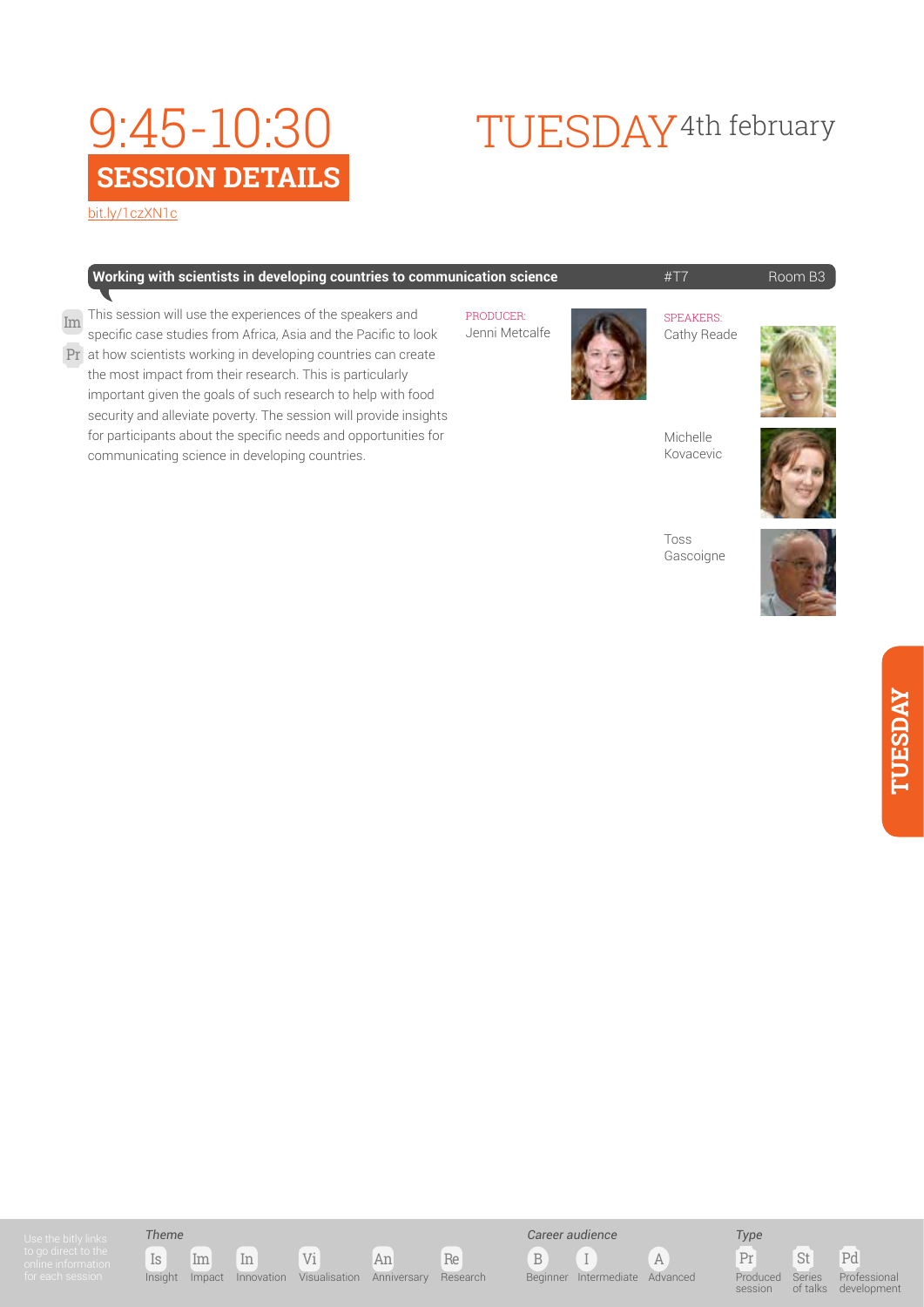[bit.ly/1maOAlj](http://bit.ly/
1maOAlj)

### **Hitchhiker's Guide to the Digital Universe Auditorium** (Auditorium Auditorium Auditorium Auditorium Auditorium

For some time now, science on television has been an Is SPEAKERS: endangered species, with traditional outlets for science Pr documentary disappearing like the arctic ice. Yet the appetite

for science has never been greater – witness the explosion of blogs and podcasts across the digital universe. Everyone can be a broadcaster in this brave new world and the new generation of science communicators is spreading the word that geek is cool and science is awesome. From the classics to the quirky, from the landmark series to the one off little gem, The Hitch hikers Guide brings you the good, the bad and not so ugly world of science broadcasting 2013-4.

PRODUCER: Alison Leigh



Jenni Metcalfe

TUESDAY4th february



Bernie Hobbs



|                                                                                                                | Communicating science through theatre: A new way to reach new audiences                                                                                                                                                                                                                                                                                                                                       | #T9                           | Room B1 |
|----------------------------------------------------------------------------------------------------------------|---------------------------------------------------------------------------------------------------------------------------------------------------------------------------------------------------------------------------------------------------------------------------------------------------------------------------------------------------------------------------------------------------------------|-------------------------------|---------|
| $\operatorname{Im}% \left\{ \mathcal{M}_{1}\right\} =\operatorname{Im}% \left\{ \mathcal{M}_{2}\right\}$<br>Pr | If we argue that the public needs to be informed about science (e.g., Pedretti, 2002), then it is<br>necessary to communicate science in an engaging and accessible manner. This can be achieved<br>through the use of interactive theatre. Pedretti (2002) discussed the ability of drama to evoke<br>emotional responses in audiences, arguing that emotional engagement creates a memorable<br>experience. | PRODUCER:<br>Jo Elliott       |         |
|                                                                                                                | In this session, we will:<br>Discuss the theory underlying the use of theatre to communicate science, with a<br>$\bullet$<br>particular focus on engaging new audiences and arousing emotions;<br>Present research on theatre featuring science demonstrations ('science shows') that<br>$\bullet$<br>aims to motivate and influence audience behaviour related to climate change and health                  | <b>SPEAKER:</b><br>Jo Elliott |         |
|                                                                                                                | (exciting demonstrations will be used to illustrate key points);<br>• Present a case study of "The Clock", an interactive theatre performance designed to<br>engage regional Australian audiences with science in a way that is both accessible and<br>entertaining;<br>Discuss the evaluation of "The Clock" and its impact on audiences.<br>$\bullet$                                                       | Graham Walker                 |         |
|                                                                                                                |                                                                                                                                                                                                                                                                                                                                                                                                               | Lisa Bailey                   |         |



Is Im In Vi An Re Insight Impact Innovation Visualisation Anniversary Research

B I A *Career audience*



Pr St Pd *Type* Produced session Series of talks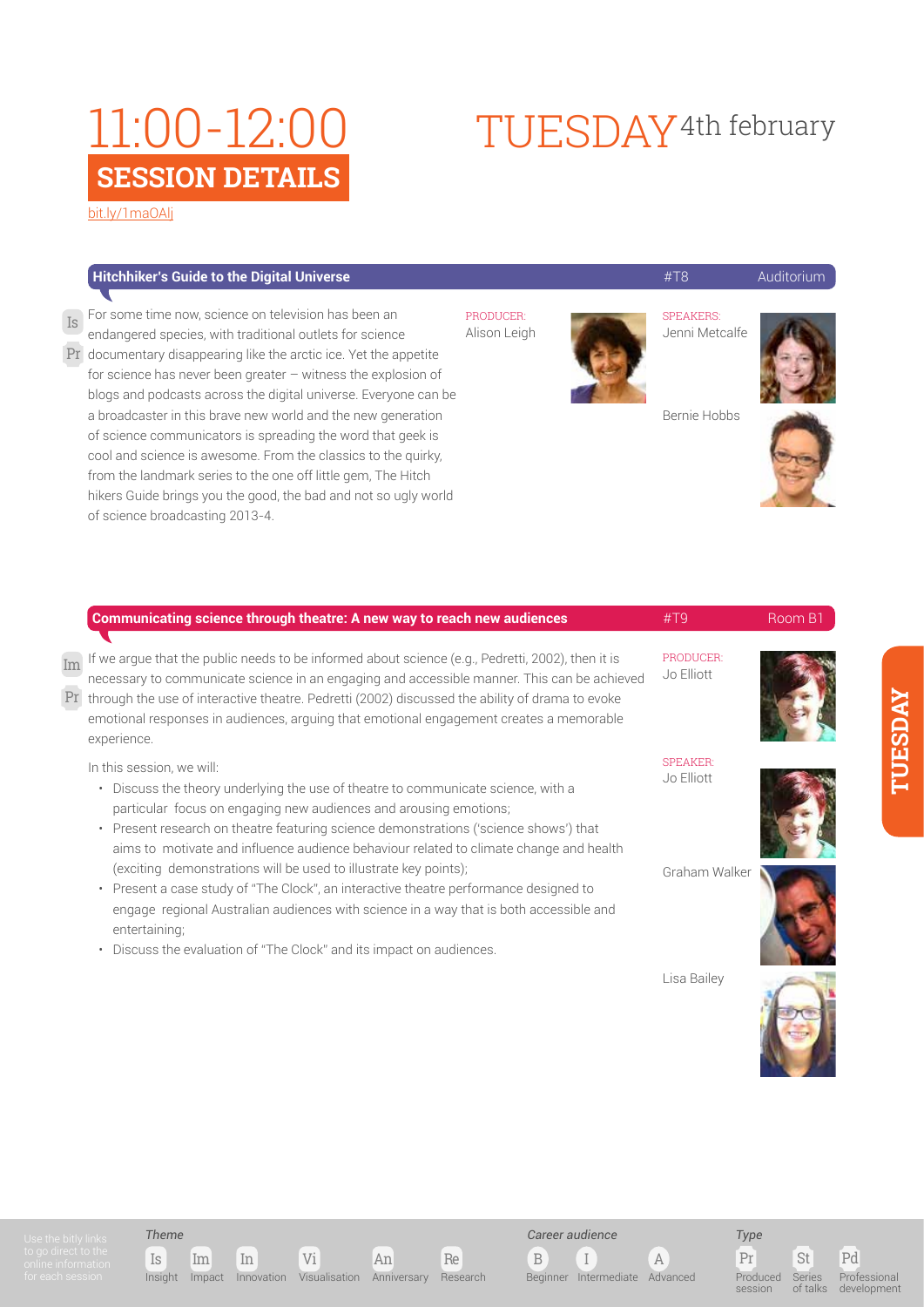## [bit.ly/1maOAlj](http://bit.ly/
1maOAlj)

#### **Case studies and papers: Use of online and print media channels by scientists and communicators, local to international engagement** entries and the set of the set of the set of the set of the Room B2 St

#### **Real Scientists: A case study of a rotational curation Twitter account to create engagement** speakers:<br>In Send access to ceivese directly through assist media **and access to science directly through social media**

Can social media play a role in maintaining and even increasing engagement with science, especially access to hard science, the kind of basic research carried out in laboratories? Taking a cue from successful, nation-based rotational curation accounts on Twitter, we created a rotational curation account for scientists, science communicators, writers and clinicians to tweet their work live. The aim of this account was to create a space for engagement in the real-time world of Twitter: to allow direct access to scientists, assist scientists in communicating their work to stakeholders and to display the breadth of careers available to science graduates.

After six months with over 26 scientists and communicators from five countries, the account has garnered over 5000 followers, has successfully translated live twitter engagement to engagement with primary schools, with media including regular interviews on radio and engagement with journalists, networking between scientists themselves and recruitment to other science communication platforms. We examine how the platform successfully increases engagement and reduces perceived inaccessibility of hard science through direct contact between the scientist and the lay public, and how the account functions as a resource for teachers, journalists and communicators. We consider how the project can be expanded and used to increase direct access to actual research performed by scientists.

#### **Re What does the media mean to science? Expert use of media and media influence on public**  $\frac{SPEAKER}{SPEAKER}$ **opinion in Australia**

We explored the interaction between science, public media channels and society in an evolving media landscape. We examined this interaction in three dimensions: scientists' personal use of public media channels to follow news and information about scientific issues; their assessment of the impact of scientific information in these channels on public opinion about science; and their assessment of the impact of such information on science-related decisions made by policymakers. We conducted an online survey with scientific researchers based at an Australian institution. Our results show that few Australian scientists source information about scientific issues from print media, differing from media use in the general Australian population. Australian scientists do not consume a lot of news and information about science in comparison to scientists surveyed in previous studies in the US and Germany. There was a difference in demographic consumption of media where those under 40 were more likely to use blogs and social networks. Scientists expected the general public and policymakers to use print, online and social media channels more often than they do, and they perceived these audiences to be susceptible to influence by media channels.

## Upulie Divisekera

TUESDAY4th february



Sarah Keenihan



AUTHORS AND CONTRIBUTORS: James Smith, Upulie Divisekera, Sarah Keenihan and Bernard Kealey

Vanessa Hill



## *Theme*



B I A *Career audience* Beginner Intermediate Advanced

*Type* Produced

Pr St Pd session Series of talks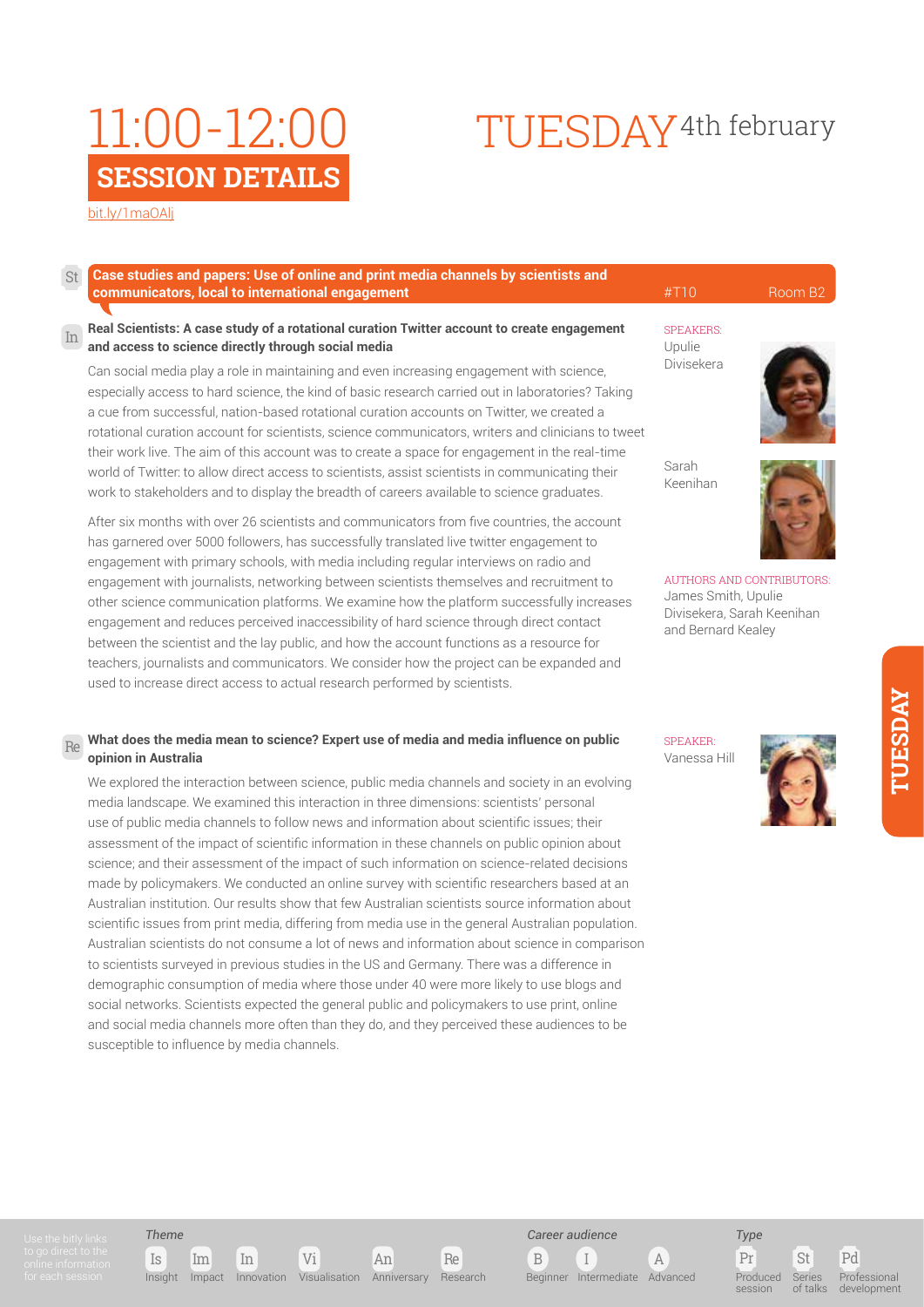#### [bit.ly/1maOAlj](http://bit.ly/
1maOAlj)

St

Is

### **Case studies and papers: Use of online and print media channels by scientists and communicators, local to international engagement** entries and the set of the set of the set of the set of the Room B2

#### **The value of blogging for a developing science writer: A case study**

Although science blogs are popular amongst scientists and non-scientists, their value for professional career development remains a source of conjecture. Here I present a case study of a year-long science blogging project entitled ScienceforLife.365. Each day for 365 days between Australia's National Science Week in 2012 and 2013, I published a post and accompanying image to a wordpress site ([scienceforlife365.wordpress.com](http://scienceforlife365.wordpress.com/)) and a Facebook community [\(facebook.com/scienceforlife365\)](https://www.facebook.com/scienceforlife365) and shared through my personal twitter and Facebook accounts. Across the year, the blog had approximately 20,000 views across both platforms, with interest varying considerably between platforms and according to the subject of each post. Positive outcomes from the ScienceforLife.365 blogging project include:

- Developing a daily habit and discipline to write;
- Refining writing style and 'finding a voice';
- Seeing and working with nuances in audience preferences;
- Using social media to attract readership and market professional capabilities;
- Connecting with online writing and science communities;
- Demonstrating passion for subject matter and providing a portfolio for attracting paid work.

In summary, this case study shows that blogging can offer many benefits to the developing science writer.

## **Sharing science in local communities; a two pronged approach** In SPEAKER:

The community wants to hear more science, learn more science and do more science. ScienceNetwork WA (SNWA) has used its capabilities to promote science at a very local level and across the globe through regional community science engagement.

In line with Inspiring Australia recommendation 13, "National Framework, Local Action", SNWA's online presentation of WA regional science, through local journalists and engaging regional community science groups has ensured science is being communicated from the ground up, while promoting its discussion and renewed focus within communities. We present the eight non-metropolitan areas of WA with locally specific science events, recounts of science activities on community pages and science information links in addition to our presentation of science news; covering a diverse range of topics from agriculture, environment, industry, social science and innovation.

Success in collaborating with regional newspaper editors to republish SNWA news stories in print has further encouraged science dialogue, while illustrating our ability to spark change in media processes. We recognise in remote and regional areas, community papers are widely read and central to the information sharing system. Delivery of science news and activity through both online and print avenues is working to compound science values in these communities and beyond.

Renee Sizer



TUESDAY4th february

SPEAKER: Sarah Keenihan



*Theme*

Is Im In Vi An Re Insight Impact Innovation Visualisation Anniversary Research



*Type*

Pr St Pd Produced session Series of talks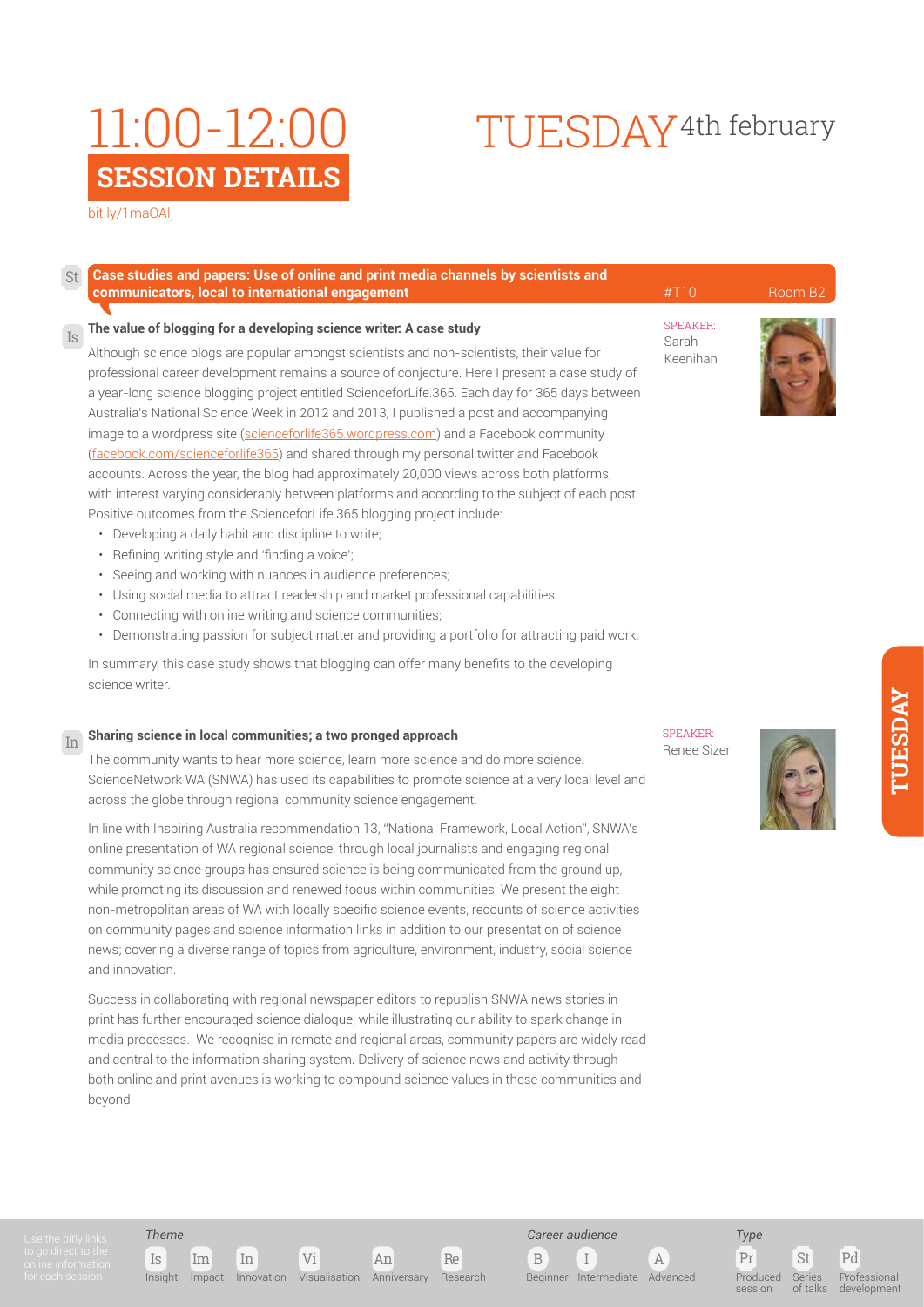# TUESDAY4th february

[bit.ly/1maOAlj](http://bit.ly/
1maOAlj)

| <b>From concept to screen: Navigating the animation process and getting the best results</b> $#T11$ | Room B <sub>3</sub> |
|-----------------------------------------------------------------------------------------------------|---------------------|
|                                                                                                     |                     |

- This session offers a unique inside view of the animation production process, getting right down PRODUCER AND SPEAKER to the nitty-gritty details. No matter what your involvement with animation is, the principles and Vi
- practices shared in this workshop will prove valuable. B
- Visualising scientific concepts and stories has become increasingly important and popular.  $\overline{I}$
- Animation offers one of the most effective and versatile mediums for achieving this. Pd
- Understanding the process makes a huge difference to the resulting audience appreciation and how much fun you'll have making it.

In this workshop Adrian will unpack 15 years of running an animation business, selecting, employing, managing and directing teams of animators and visual-fx artists.

You will explore how to navigate the stages of animation production from initial concept all the way to the screen. You'll learn the ingredients to getting the job done on time, on budget and to everyone's satisfaction.

This session is for:

- Communicators wishing to use animation or visual effects to tell stories and convey messages
- Managers seeking to make efficient and effective use of the medium of animation.
- Professionals who need to work with animation companies or animators.
- Animators seeking to improve their project management skills.

Adrian King



Is Im In Vi An Re Insight Impact Innovation Visualisation Anniversary Research

*Career audience*

B I A Beginner Intermediate Advanced

*Type* Produced

Pr St Pd Professional

session Series of talks

development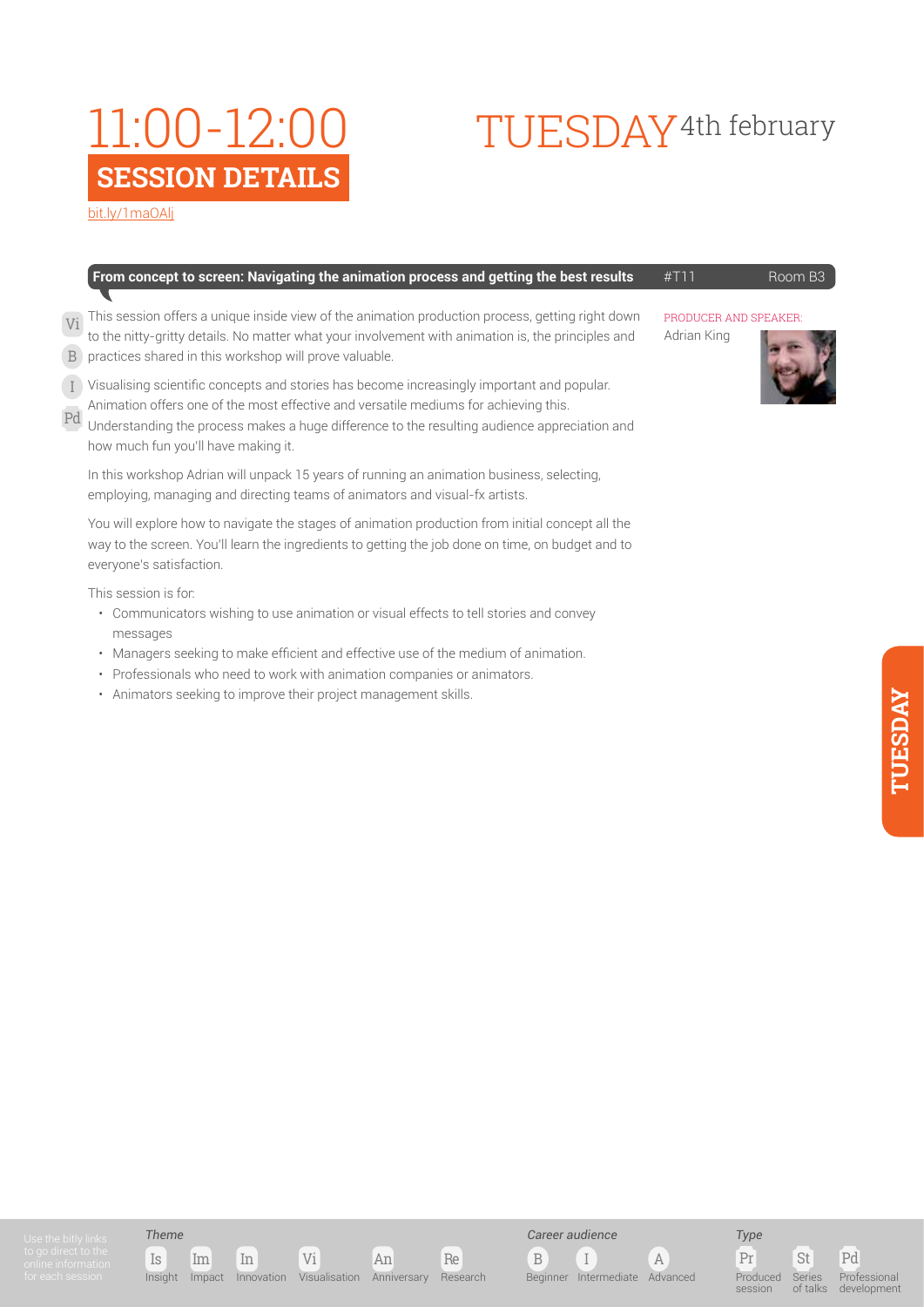# TUESDAY4th february

[bit.ly/1i5r1gs](http://bit.ly/1i5r1gs
)

**SESSION DETAILS**

12:15-12:45

| Australian science and technical style manual update -Biotext bites the bullet at last! |  | Room B <sub>3</sub> |
|-----------------------------------------------------------------------------------------|--|---------------------|
|-----------------------------------------------------------------------------------------|--|---------------------|

Janet Salisbury, Rob Morrison and others have been promoting the idea of an Australian science style guide since the early 2000s. In 2007, this was discussed at a science editors 1-day workshop Janet ran as a satellite of the 2007 World Conference of Science Journalists in Melbourne. Various options were considered but never went ahead because of the enormous volunteer effort involved. Janet has also had similar discussions with the editing community with the same enthusiastic response but no capacity for developing the manual.

Meanwhile, Biotext has been working at the coalface of science writing and editing and has developed its own inhouse science and technical style resources, which we are currently developing into a Australian science and technical style manual to bring to the market later in the year as a printed (book) and online resource.

It seems that this product requires a commercial basis (as evidenced by the fact that it has never go off the ground without it) and, after years of procrastinating, we are getting on with the job. However, to be a useful and respected Australian resource, we would like to engage with ASC and other science-based institutions, as we move through the final development stages.

At this very informal session, we will describe our concept and progress to date and discuss how ASC members can get involved in the next stages. It will also be a chance to air your pet likes and dislikes so as to ensure we include those in the manual.

#### **SPEAKERS** Janet Salisbury



Richard Stanford



Malini Devadas



## **SESSION DETAILS** 12:30-13:00

## **SCERN Lunch meeting** Downstairs café

The Science Communication Research and Education Network (SCREN) will be meeting informally at the ASC Conference from 12.30pm to 1pm during lunch on Tuesday 4 February at the meeting space downstairs in the cafe. All SCREN members and anyone interested in SCREN are invited to attend. SCREN is a forum for science communication researchers and educators from tertiary institutions to share best practices. Website: [http://cpas.anu.edu.au/about-us/](http://cpas.anu.edu.au/about-us/partnerships/science-communication-research-and-education-network-scren) [partnerships/science-communication-research-and-education-network-scren](http://cpas.anu.edu.au/about-us/partnerships/science-communication-research-and-education-network-scren)



## *Theme*



B I A Beginner Intermediate Advanced

*Career audience*

*Type*

Pr St Pd Produced session Series of talks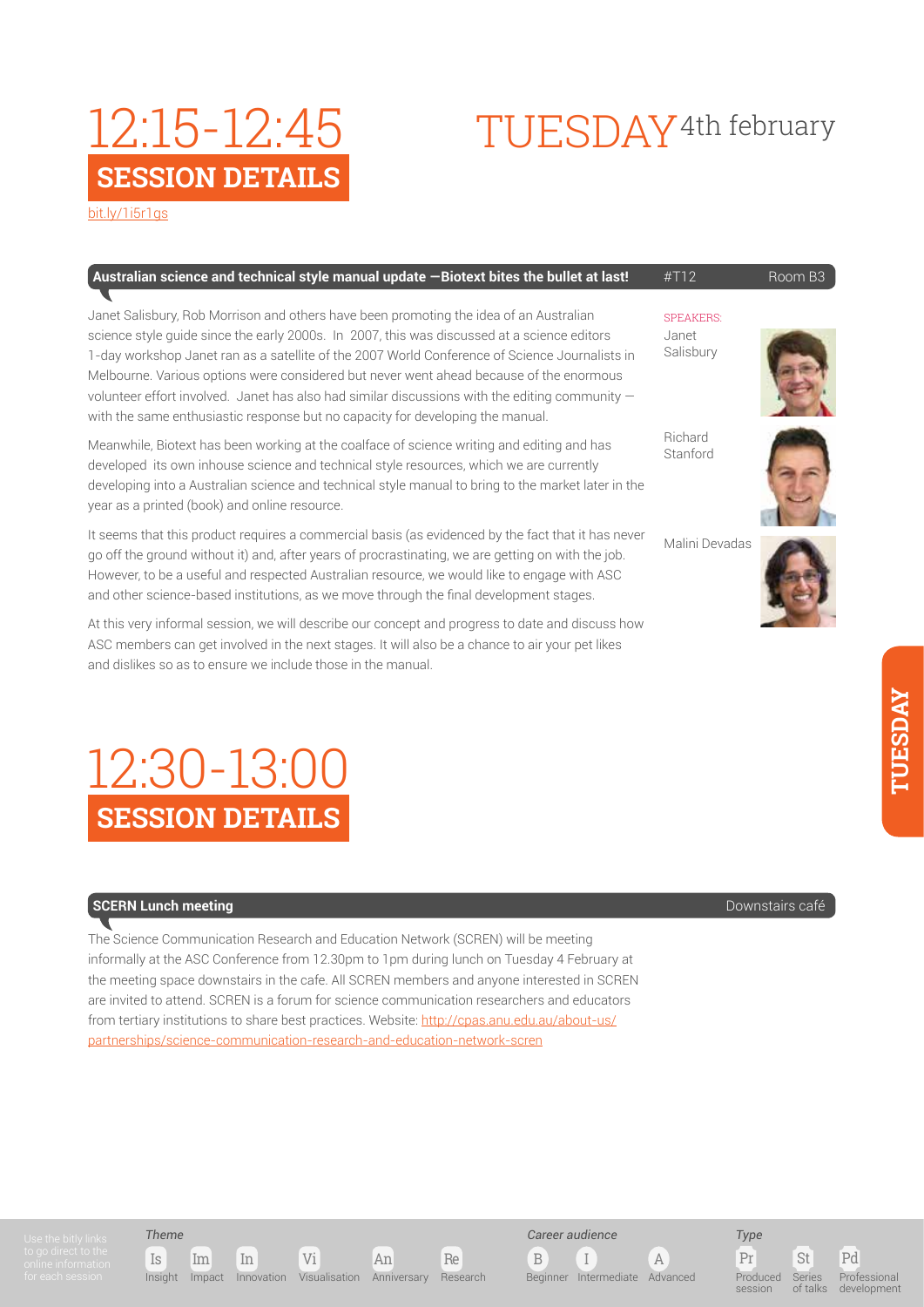#### [bit.ly/1drkh7Y](http://bit.ly/
1drkh7Y)

#### **The national engagement strategy, from Inspiring Australia to inspiring next door <b>#T13** Auditorium

**PRODUCERS** national science engagement strategies in the world. Developed Simon France The Inspiring Australia Strategy is one of only a handful of  $\Pr$  in consultation with a wide range of science communicators, Im

educators, journalists and scientists in all states and territories, the strategy provides a platform for national coordination and leadership for science engagement across Australia. But how did the strategy get to where it is today, who is involved and what effect is it having?

Hear from Professor Allan Dale, Kylie Walker, and Keely Quinn in this interactive session which will be an opportunity to examine the strategy, to look at what has worked and what hasn't, as well thinking through how it could be improved.

Topics such as how the strategy came into place, how the national framework has been built, what online tools and training are being developed, how national grants are allocated, how the partnerships and infrastructure of the Inspiring Australia Programme were implemented, who is doing what under the programmes or what is evolving within the Science Sector Group are all up for discussion in this session. Bring your questions and ideas for this discussion with staff from the Inspiring Australia Programmes and communication and science representatives from other science agencies.

### **Impact: Is the answer communication not commercialisation?** #T14 Room B1

- As science communicators, our purpose is making science accessible for wider audiences. More than any other sector of the science community, we understand modern science's Im
	- audiences are both multiple and diverse in their nature, with motivations ranging from curiosity
- to profit, and the meaning of life to its immediate preservation. Indeed, we can be seen as I
- the true front-line of science its interface for translation, uptake, interest and support. It is A
- $Pr$  remarkable, then, that we are often least heard on questions of science impact, perhaps the issue  $\overline{\phantom{I}}$ where communication of science's multi-faceted nature is most vital. Impact is a complicated measure, often made political by its links to public funding, and by its connotations to values and fundamental beliefs. The continued emergence of science communication could offer a way forward that transcends both the traditions of the scientific method with its strictures of peer review citations, and the minefield that is higher education policy. What is our role in advocating a more complete understanding of the meaning of "impact", and more importantly, what could it be? This facilitated forum is the culmination of an online conversation in the months up to the conference ignited by a number of short popular and academic readings.

Is Im In Vi An Re

Insight Impact Innovation Visualisation Anniversary Research

*Theme*

Keely Quinn



PRODUCER AND SPEAKER:

Fiona McNee





B I A

Beginner Intermediate Advanced

*Career audience*



of talks

session

Professional development

Claire Harris

TUESDAY4th february



SPEAKERS: Allan Dale

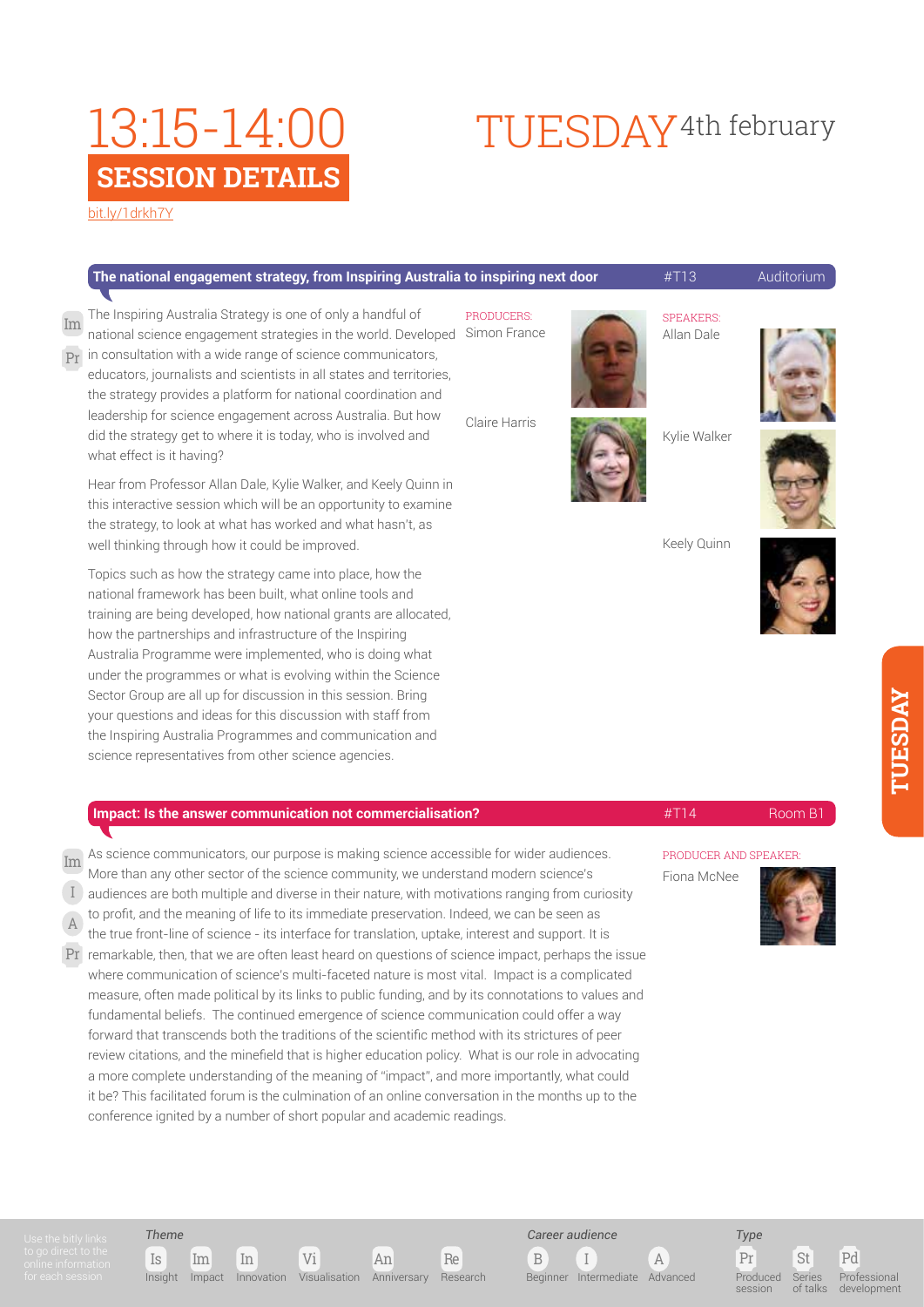# TUESDAY<sup>4th</sup> february

[bit.ly/1drkh7Y](http://bit.ly/
1drkh7Y)

|          | The emergence of modern science communication in Australia and New Zealand                                                                                                                                                                                                                                                                                                                                                                                                      | #T15                             | Room B <sub>2</sub> |
|----------|---------------------------------------------------------------------------------------------------------------------------------------------------------------------------------------------------------------------------------------------------------------------------------------------------------------------------------------------------------------------------------------------------------------------------------------------------------------------------------|----------------------------------|---------------------|
| An<br>Pr | How has modern science communication emerged in Australia in New Zealand? Thirty years<br>science communicators were isolated, with few chances to discuss professional matters<br>Is with colleagues. Their roles varied, from editing newsletters and annual reports, to writing<br>media releases and organising displays and public tours. Their backgrounds reflected this:<br>communication staff had backgrounds including teaching, journalism, science, librarianship, | PRODUCER:<br>Toss<br>Gascoigne   |                     |
|          | public relations<br>There were no courses to train students in science communication, and little or no research in<br>the area. The closest thing to a science communication event, ANZAAS, was entering a near-<br>terminal decline. The notion of 'hands-on' was anathema to the science museums, which kept                                                                                                                                                                  | MODERATOR:<br>Jenni Metcalfe     |                     |
|          | their specimens safely locked away in glass cases.<br>Now there are national and international associations for science communicators. There are<br>journals and conferences. Four universities in Australia and New Zealand offer courses to<br>Masters and PhD level. Science communication is recognised profession, with some debate<br>whether it has moved from a legitimate field of study to a discipline.                                                              | <b>SPEAKERS:</b><br>Jean Fleming |                     |
|          | A contract the contract of Miller Concert the contract the contract of the contract of concerted and the forma                                                                                                                                                                                                                                                                                                                                                                  |                                  |                     |

So what changed? What were the crucial steps that have enabled the emergence of modern science communication? What were the forerunners, and how does the media fit in? By tracking the history, can we gain insights into a possible future?

Ian Lowe



Toss Gascoigne



|    | Getting published in science                                                                      | #T16                  | Boom B <sub>3</sub> |
|----|---------------------------------------------------------------------------------------------------|-----------------------|---------------------|
|    |                                                                                                   |                       |                     |
| Im | This session is for anyone who wants to know more about successful science publishing. Having     | PRODUCER AND SPEAKER: |                     |
|    | worked in science journals and books for five years and handled thousands of manuscripts          | Hilary Hamnett        |                     |
|    | Re from submission to publication, I have picked up numerous hints and tips for would-be authors. |                       |                     |



Pd

*Theme*

publishing.

Is Im In Vi An Re Insight Impact Innovation Visualisation Anniversary Research

The session will cover: preparing your manuscript (i.e., what to put in each section and effective use of figures and tables); choosing the right journal; and strategies for getting your paper past the editor. There will also be time for questions and discussion of attendees' experiences with

B I A *Career audience*

Beginner Intermediate Advanced

Pr St Pd *Type* Produced session

of talks Professional development

Series

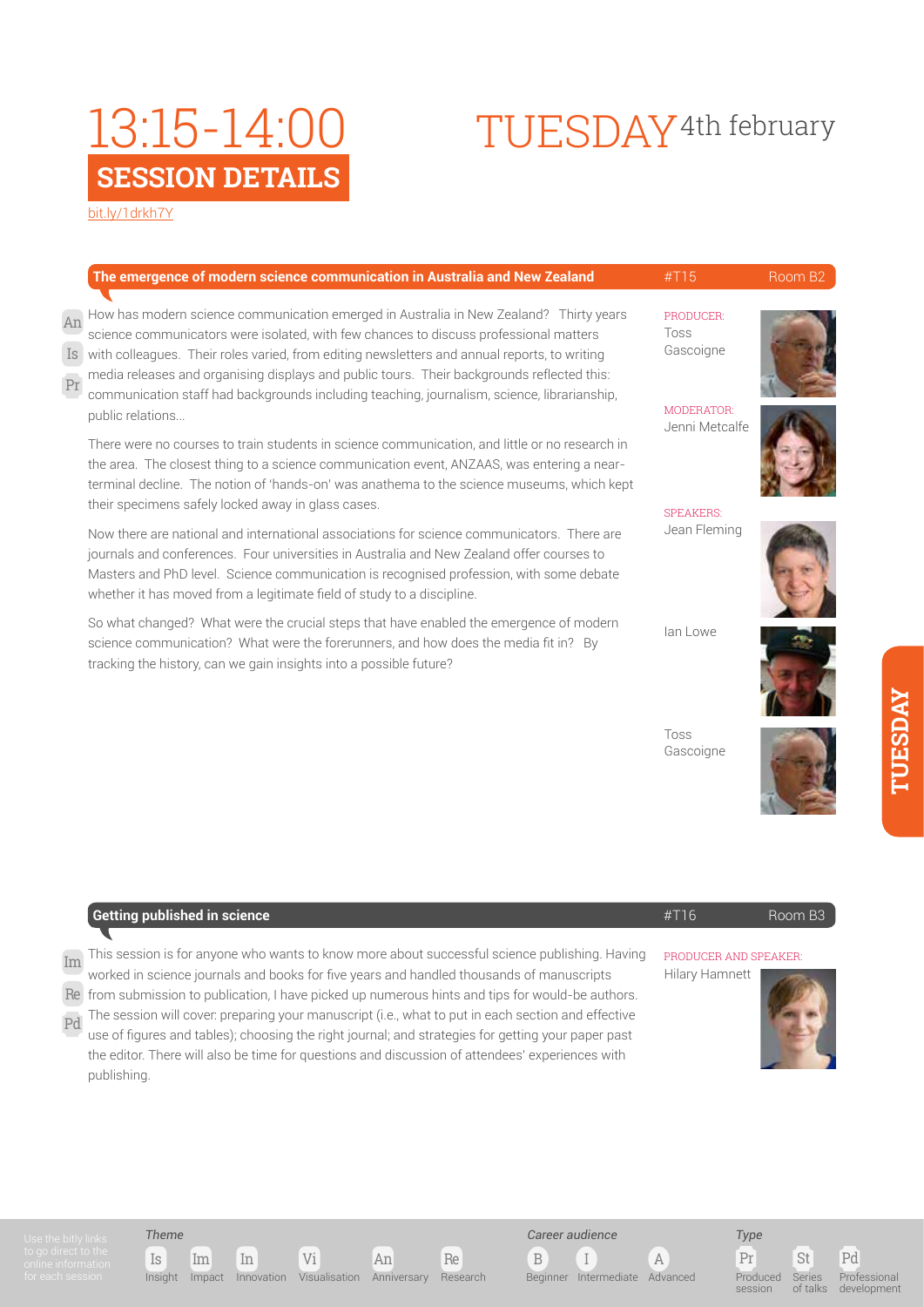[bit.ly/1i5rhfq](http://bit.ly/
1i5rhfq)

#### **Case studies and papers: Communicating in the mix of hard data, perceptions, advocacy and emotions Auditorium Auditorium 2008** SPEAKER: David Ritter SPEAKER: Matthew Cawood **Campaigning the science: On the role of science in Greenpeace Australia Pacific** Greenpeace is a science-based campaigning organisation whose purpose is to stand up for the environment. We detect and understand the environmental problems we face through science, and depend on science and technology to provide solutions to environmental threats. Greenpeace is thus in the (not-for-profit) business of communicating science. In his presentation, CEO of Greenpeace Australia Pacific, David Ritter, will outline Greenpeace's approach to science communication, drawing out some of the tensions and overlap between public science and public campaigning. **SciComm** Science communication rests on the primacy of fact, yet facts are only part of what drives St

human affairs. We are still strongly influenced by the emotions and instincts hard-wired into us by evolution. Despite Enlightenment hopes of a more rational world, irrationality - in less pejorative terms, the triumph of emotion over fact - still exerts a huge influence over human societies.

That throws up some anomalies that would have dismayed Enlightment thinkers. Climate change, a phenomenon whose existence is supported by record quantities of data, remains a fuzzy issue in the minds of many. That is not a fault of the science: there is a communication problem.

Marketers and politicians have long realised that "data dumps" are not effective at shifting perceptions. The most effective stories, whether they are told by advertisers, Hollywood or radio "shock jocks", engage emotions. So do the best science stories.

This presentation, more an enquiry than a lecture, looks at how perceptions are shaped, and looks at how short-form journalism might more deeply engage its audience through emotion.

TUESDAY4th february





Pr St Pd Series of talks Professional development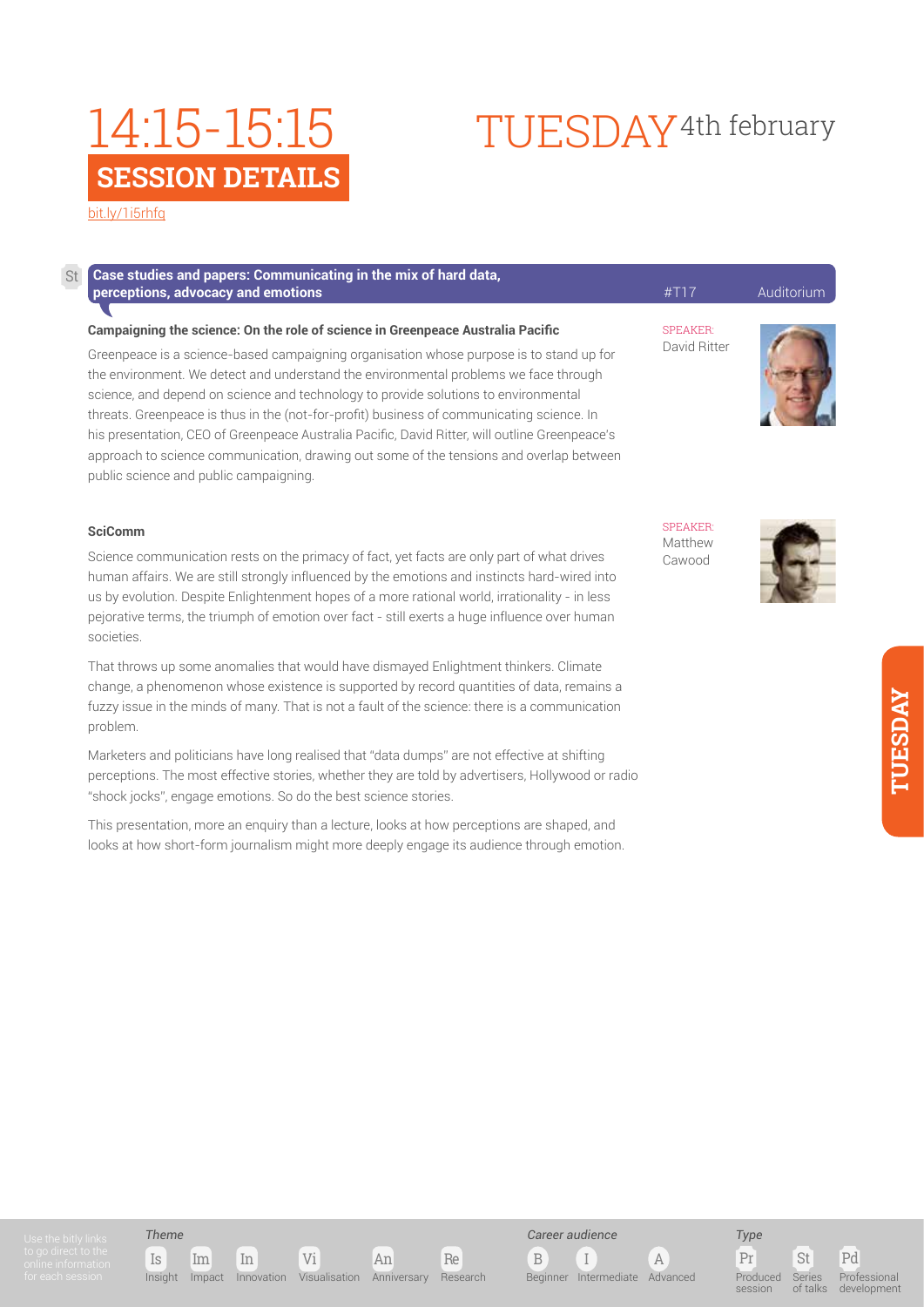# TUESDAY4th february

[bit.ly/1i5rhfq](http://bit.ly/
1i5rhfq)

| St | <b>Case studies and papers: Better understanding audiences</b>                                                                                                                                                                                                                                                                                                                                                                                                                                                                                                                                                                                                                                                                                   | #T18                                                                                           | Room B1 |
|----|--------------------------------------------------------------------------------------------------------------------------------------------------------------------------------------------------------------------------------------------------------------------------------------------------------------------------------------------------------------------------------------------------------------------------------------------------------------------------------------------------------------------------------------------------------------------------------------------------------------------------------------------------------------------------------------------------------------------------------------------------|------------------------------------------------------------------------------------------------|---------|
| Re | What do the Australian public really, really think about science and technology?<br>We know some people really, really like science and technology, and we know that some people<br>really, really don't. But we do know enough about why? And as audiences and media continue to<br>fragment, and people increasing follow only those media that support their own personal values,<br>how do we best align our messages with audiences?                                                                                                                                                                                                                                                                                                        | <b>SPEAKER:</b><br>Craig Cormick                                                               |         |
|    | CSIRO has just completed a major study into public attitudes towards science and technology that<br>builds on previous major studies conducted by the ANU, Victorian Government and Innovation<br>Department, to dig deeper into the values that drive different attitudes. The study provides great<br>insights into the key values that define different segments of the community, as well as preferred<br>information channels. The data allows science communicators to better understand what<br>messages, via which media, work best with different people by aligning with their key values.                                                                                                                                             |                                                                                                |         |
| Is | Understanding community concerns about hydraulic fracturing                                                                                                                                                                                                                                                                                                                                                                                                                                                                                                                                                                                                                                                                                      |                                                                                                |         |
|    | Hydraulic fracturing has been the focal point of widespread and global public debate. While the<br>resources sector typically sees hydraulic fracturing as a low-risk method for accessing the coal<br>seam and shale gas reserves required to meet growing public demand for energy, some in the<br>community perceive it as an unmanageable and unacceptable risk. Concerns about hydraulic<br>fracturing and the coal seam gas (CSG) industry include the health impacts of chemicals used,<br>contamination of water supplies from fugitive gas after hydraulic fracturing, equity of land and<br>water access, long term impacts on groundwater, and the full life cycle emission of greenhouse<br>gases from CSG compared to that of coal. | <b>SPEAKER:</b><br>Tsuey Cham<br>AUTHORS AND CONTRIBUTORS:<br><b>Tsuey Cham</b><br>Peter Stone |         |
|    | In Australia, there has been an increase in coal seam gas (CSG) production over the last five or so<br>years and in some cases this has occurred in locations that previously had no gas or oil production.<br>The rapid growth in the CSG industry coupled with the concerns around the use of hydraulic<br>fracturing has lowered community trust in the industry and government. This presentation<br>highlights the main psychological drivers behind some of these concerns and a possible approach                                                                                                                                                                                                                                         |                                                                                                |         |

to effectively address them.

Re

**The role of listening in the reconceptualisation of climate communication**

*Theme*

Is Im In Vi An Re Insight Impact Innovation Visualisation Anniversary Research



Pr St Pd *Type* Produced **session** Series of talks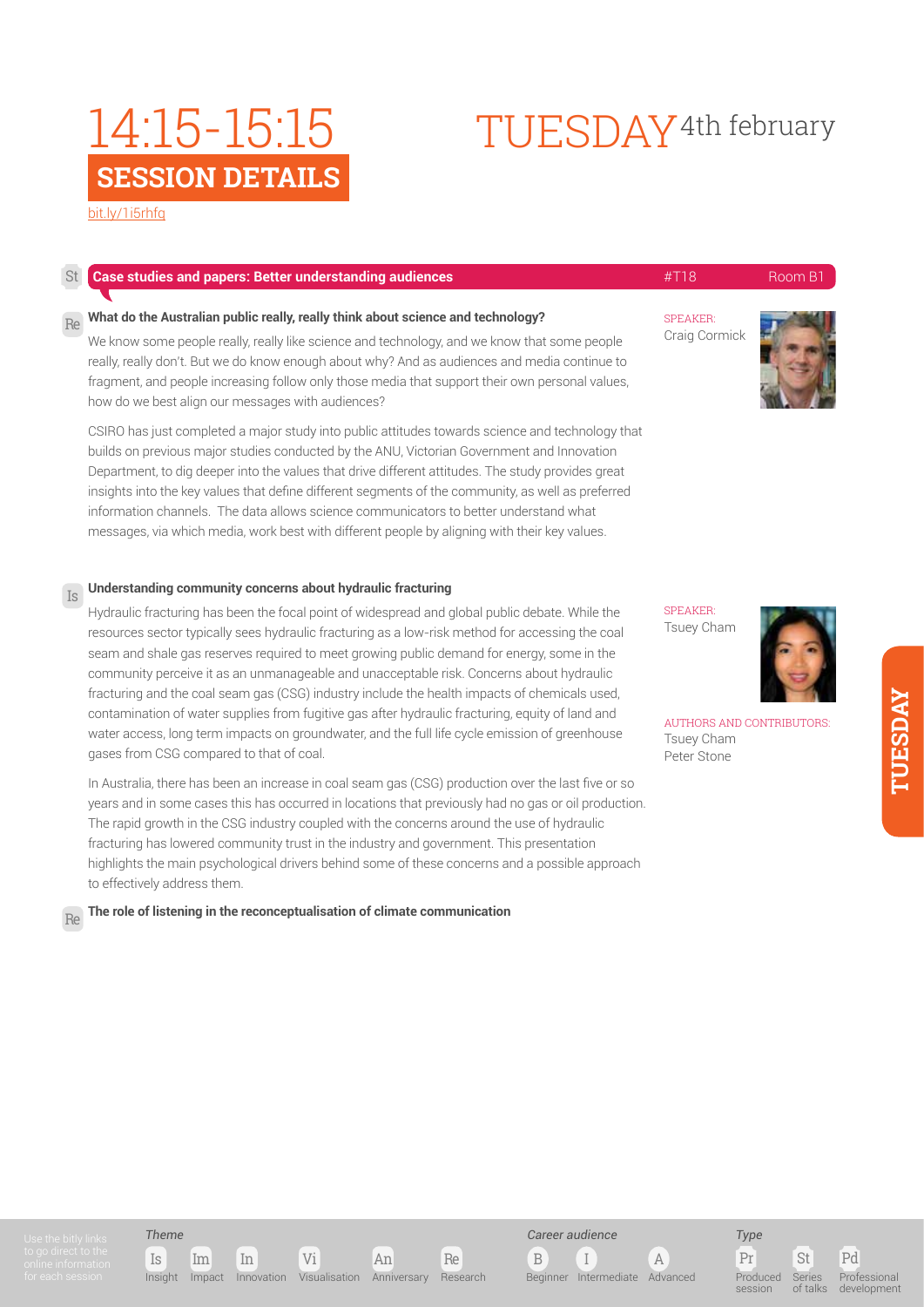# TUESDAY4th february

[bit.ly/1i5rhfq](http://bit.ly/
1i5rhfq)

## **Case studies and papers: Better understanding audiences All and Case of the All and All and All and Room B1**

Despite sustained effort to communicate the reality of climate change (CC), public opinion in many developed countries remains unconvinced, uncertain and at worst skeptical and denialist. The implications of divided public opinion on effectively responding to CC have persisted and intensified overtime, with many scholars highlighting that action depends on widespread public recognition (Bain et al., 2012; Pidgeon, 2012; Pidgeon & Fischhoff, 2012).

Cook et al. (2013) recently reported the scientific consensus of CC (97.1%), and significantly that within the 2.9 percent of studies rejecting its human cause, opposition is waning. This sits at odds with recent research trends of falling public concern, increasing uncertainty, skepticism and denial in many countries, exemplifying the strain between climate science and society (Leiserwitz et al., 2011; Leviston et al., 2011; Tranter, 2011; Lowy Institute, 2013), and raising questions about the efficacy of CC communication.

Climate change is grounded in science but transformations of social practices are needed to enable mitigation and adaptation. With significant divides in public opinion and support for climate policies, greater understanding of associated social science and communication is fundamental to recognising the ambiguities, voids, and blind spots in our knowledge of social processes at play that may well exceed the complexities of CC itself (Hulme, 2010). Focus must shift from the current 'science first' paradigm to the cultural, psychological and political barriers and processes, listening is core to this, allowing insight into these factors that ultimately influence decisions.

Echoing Pidgeon's (2012) call for "a fundamental revision of our conceptualisation of what it is to do climate risk communication," this presentation will discuss the role of listening in this reconceptualisation.

### **Insights Into audiences: An overview of how theories of human behaviour can improve the effectiveness of science communication**

The effectiveness of science communication strategies can be improved through better understanding of the audience (Stern, 2011). This is often difficult for those charged with communicating science due to a lack of time, resources or expertise, resulting in ad hoc, untargeted communication (Nisbet & Scheufele, 2009). However, greater collaboration with the social sciences can help science communicators draw from research in this area to understand how people interpret and act upon scientific information.

Social scientists use theories of human behaviour to understand factors that influence behaviour. We can apply these theories to investigate the factors contributing to the target audiences' motivation to engage with science – or not. The Theory of Planned Behaviour (Ajzen, 1991) is the most widely applied methodological framework which identifies the beliefs, attitudes and intentions that lead to behaviour. Many other fields have used this theory to conduct audience studies for the development of persuasive communication strategies, but so far very few applications of the theory exist in science communication. This paper discusses the application of the theory to science communication and how such in-depth audience research can be used to better understand psychological mechanisms that are important to communication processes. By embracing social research, science communicators will be in a better position to develop communication strategies which enhance engagement with their intended audiences.

SPEAKER: Luke Menzies



SPEAKER: Vicki Martin



AUTHORS AND CONTRIBUTORS: Vicki Martin David Lloyd Les Christidis

Is

*Theme*

Pr St Pd Produced Series

 $\frac{1}{2}$ 

*Type*

session

Professional development

Is Im In Vi An Re Insight Impact Innovation Visualisation Anniversary Research

B I A Beginner Intermediate Advanced

*Career audience*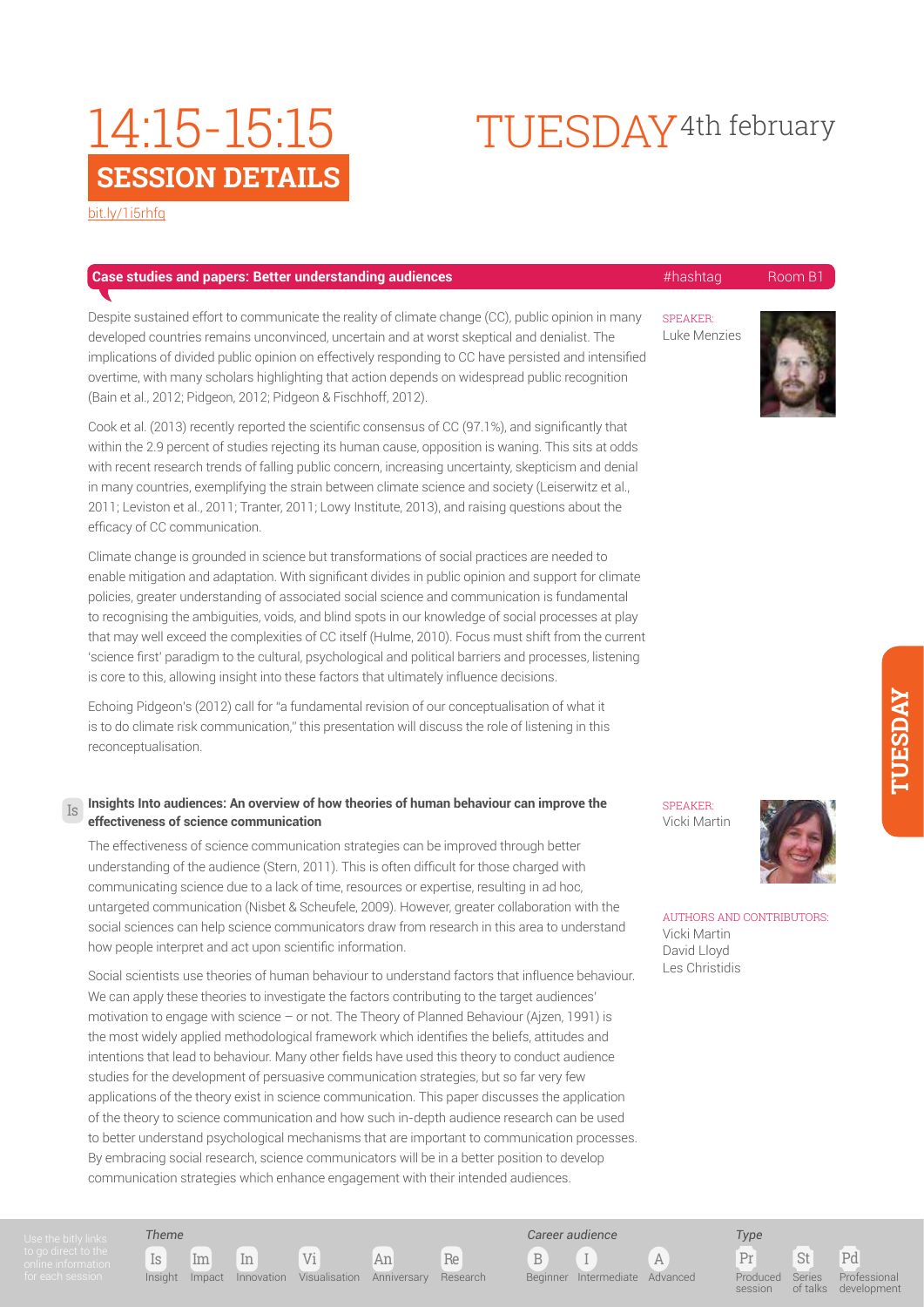#### [bit.ly/1i5rhfq](http://bit.ly/
1i5rhfq)

#### **Case studies and papers: online communities of practice, science represented on stamps, what impedes scientists communicating? All and State Communicating and All and All and All and All and B2** Room B2 St

#### **@ASTA\_online: Engaging teachers of Science with online technologies** Im

Since April 2011 the Australian Science Teachers Association (ASTA) has been developing resources and working to equip teachers of Science throughout Australia to benefit from online technologies in their teaching and professional development. The project has included engagement through social media, webinars, and face to face workshops. ASTA has engaged with other organisations including DEEWR and Education Services Australia to develop and promote online resources and to host these online. A current major project is Science ASSIST, a helpline and FAQ service to assist teachers and school laboratory technicians which will be beta tested during early 2014 and officially launched in July. A portal website using Moodle has been developed as the keystone of the project, and all other elements are linked through the portal.

This paper will include a description and demonstration of the ASTA\_online project, as an example of science communication targeted to a particular and strategically significant group within society. The paper will include an outline of the strategies that have been found successful, some that have not, and future plans for the project through 2014 and beyond.

#### **An online community of practice around science communication: #onsci** In

#onsci is a twitter hashtag and monthly chat session originally created to continue and extend conversations 'on science' stemming from the Inspiring Australia conference of 2011 (see [http://](http://bridge8.wordpress.com/2012/01/30/onsci/ for more information) [bridge8.wordpress.com/2012/01/30/onsci/ for more information\)](http://bridge8.wordpress.com/2012/01/30/onsci/ for more information). Each month, participants are invited to join a hosted hour-long twitter conversation on topical matters relating to science communication, education, policy, research, marketing and more. Interested parties also use the #onsci tag to share relevant resources and conduct conversations outside of designated chat times.

With approximately 50 participants per session (mostly Australian but also some internationals) in 25 chats, #onsci has been highly successful in providing a forum for those interested in science communication to come together, share ideas and develop their personal and professional networks. #onsci has also contributed to the development of science policy via a submission to the McKeon Review, and teaching of science communication in Australia through informal associations with courses taught at Universities and online.

This presentation will consider effectiveness of #onsci as an online community of practice around science communication, and consider how future iterations might shape the practice of science communication in Australia.

### **SPEAKER** Heather Bray



AUTHORS AND CONTRIBUTORS: Heather Bray, Sarah Keenihan, James Huston and Kristin Alford



TUESDAY4th february



## *Theme*

Insight Impact Innovation Visualisation Anniversary Research

Is Im In Vi An Re



Beginner Intermediate Advanced

Pr St Pd *Type* Produced session Series of talks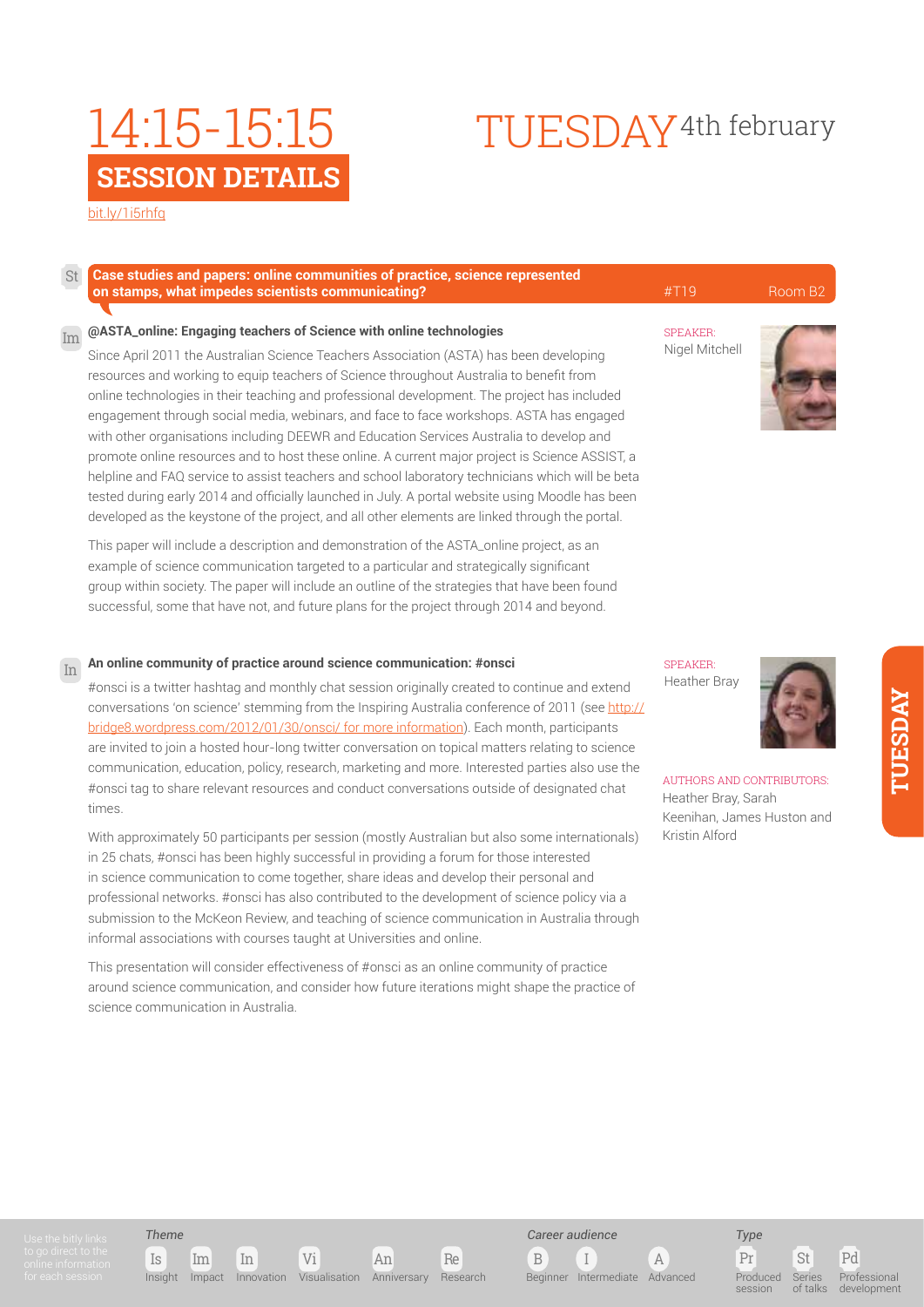## [bit.ly/1i5rhfq](http://bit.ly/
1i5rhfq)

St

### **Case studies and papers: online communities of practice, science represented on stamps, what impedes scientists communicating? All and State Communicating and All and All and All and All and B2** Room B2

#### **Conversations with science giants**

This study explored the views of eminent Western Australian scientists about science communication and provides insights into factors that motivate or deter them from communicating their science with society.

Semi-structured, face-to-face interviews were conducted with 17 winners and finalists of the Western Australian Scientist of the Year, Early Career Scientist of the Year Awards and eminent scientists who have been inducted into the WA Science Awards Hall of Fame. Most interviewees were current university academics. Interviews were audio recorded, transcribed in full and analysed.

All participants reported thinking that science communication is important and valuable to society. The most commonly reported constraint to their communication was lack of time:

"*Time is the biggest barrier…and everything else that is swallowing my time.*"

Many interviewees also noted that the current academic structure discourages scientists from communicating with the general public as much as they would like to:

> "*We're now getting more and more constrained to…bring in enough grants, publish enough papers…in the top ranked journals. There's nothing about communicating your science*"

We discuss respondents' views about the benefits of communicating with society and make a case for explicit reward for effective science communication by scientists in academic and other research workplaces.

## **The representation of science and scientists on postage stamps** Re

No-one has studied science on postage stamps as a communication medium. Yet stamps incorporate a literate and a visual communication message that governments have used to elucidate ideological ideals and policies, for civic education, for nation building and to advise on matters of public health. Within every stamp image is a permanent record that preserves that message information from the date of issue through many generations.

I explore paths and into how and why a country visualises and publicises its place locally and to the outside world.

'Science' as represented on postage stamps defines the state of science and technology at a set point in time, the date of issue, and provides a commentary on society and a set of activities, functions or needs. Events and anniversaries are the prompts for many issues. Government's hand is shown when the message is political, is nation-building and often in advice of public health issues.

This study analyses how, through stamp issue, the current perspective of science is shown by the context in step with the movement understood as the public understanding of science evolving into the public awareness of science.

SPEAKER:

TUESDAY4th february

Diana Jasudasen



AUTHORS AND CONTRIBUTORS: Diana Jasudasen Nancy Longnecker

**SPEAKER** Christopher Yardley



Pr St Pd Series of talks

Professional development

*Theme*

Is Im In Vi An Re

Insight Impact Innovation Visualisation Anniversary Research

B I A

*Career audience*

Beginner Intermediate Advanced

session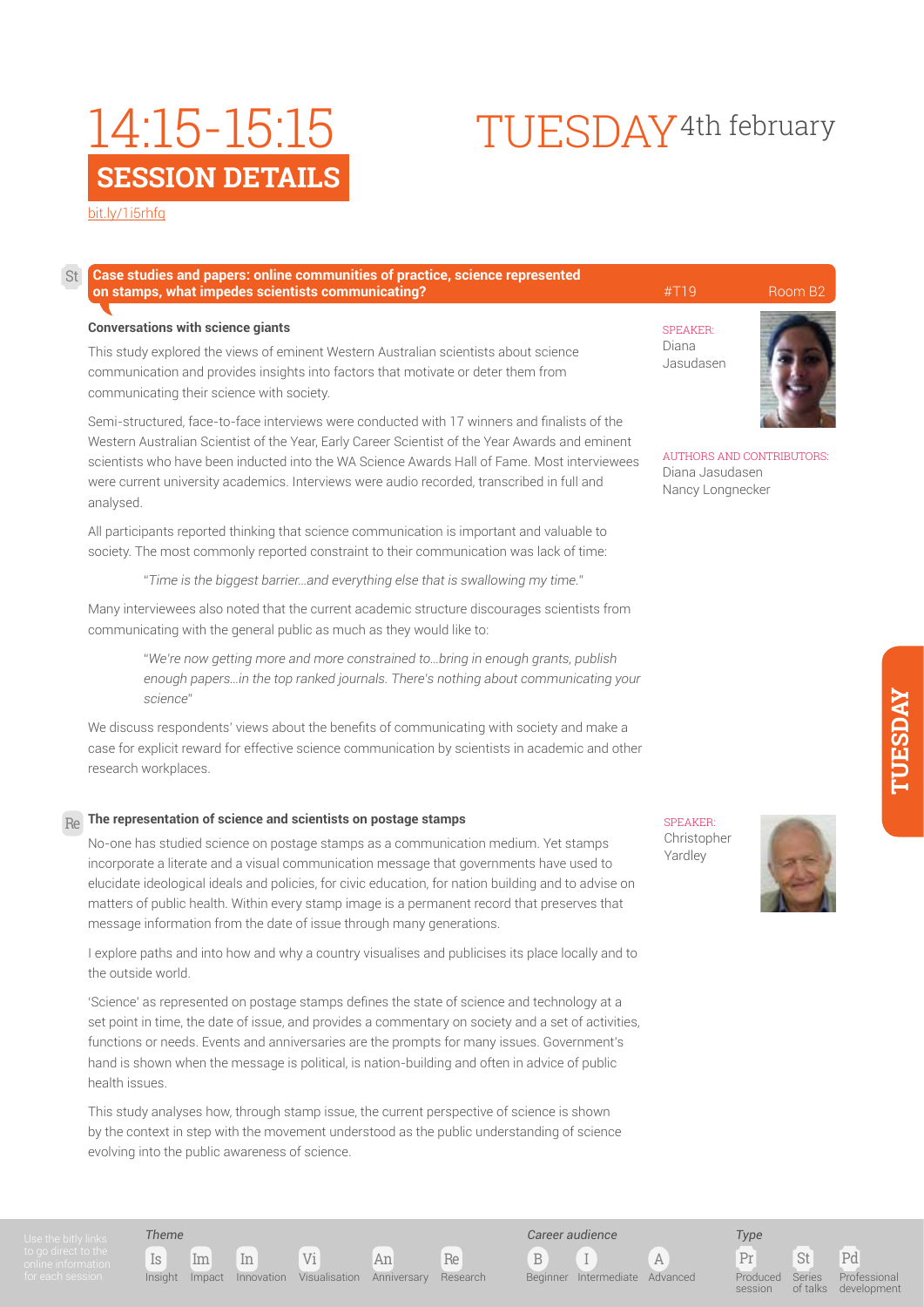# TUESDAY4th february

[bit.ly/1i5rhfq](http://bit.ly/
1i5rhfq)

| <b>Editing scientific content (part 1)</b>                                                                                                                                                                                                                                                                                                                                                                | #T20                                    | Room B3 |
|-----------------------------------------------------------------------------------------------------------------------------------------------------------------------------------------------------------------------------------------------------------------------------------------------------------------------------------------------------------------------------------------------------------|-----------------------------------------|---------|
| All science communicators need editing skills to edit their own or other people's work. By the<br>end of this three-hour workshop, you will understand the three stages of the editing process that<br>Pd professional editors use:                                                                                                                                                                       | PRODUCER AND SPEAKER:<br>Malini Devadas |         |
| <b>Substantive editing</b> $-$ In part one we will discuss methods to analyse the structure and<br>substance of a piece of writing. We will look at individual paragraphs, explaining how to ensure<br>that a paragraph contains one idea and that the sentences in the paragraph flow logically. We<br>will also look at individual sentences and discuss tips for identifying common errors in writing. |                                         |         |
| (See Part Two and Three for more exciting content!)                                                                                                                                                                                                                                                                                                                                                       |                                         |         |

TUESDAY **TUESDAY**







Series of talks Professional development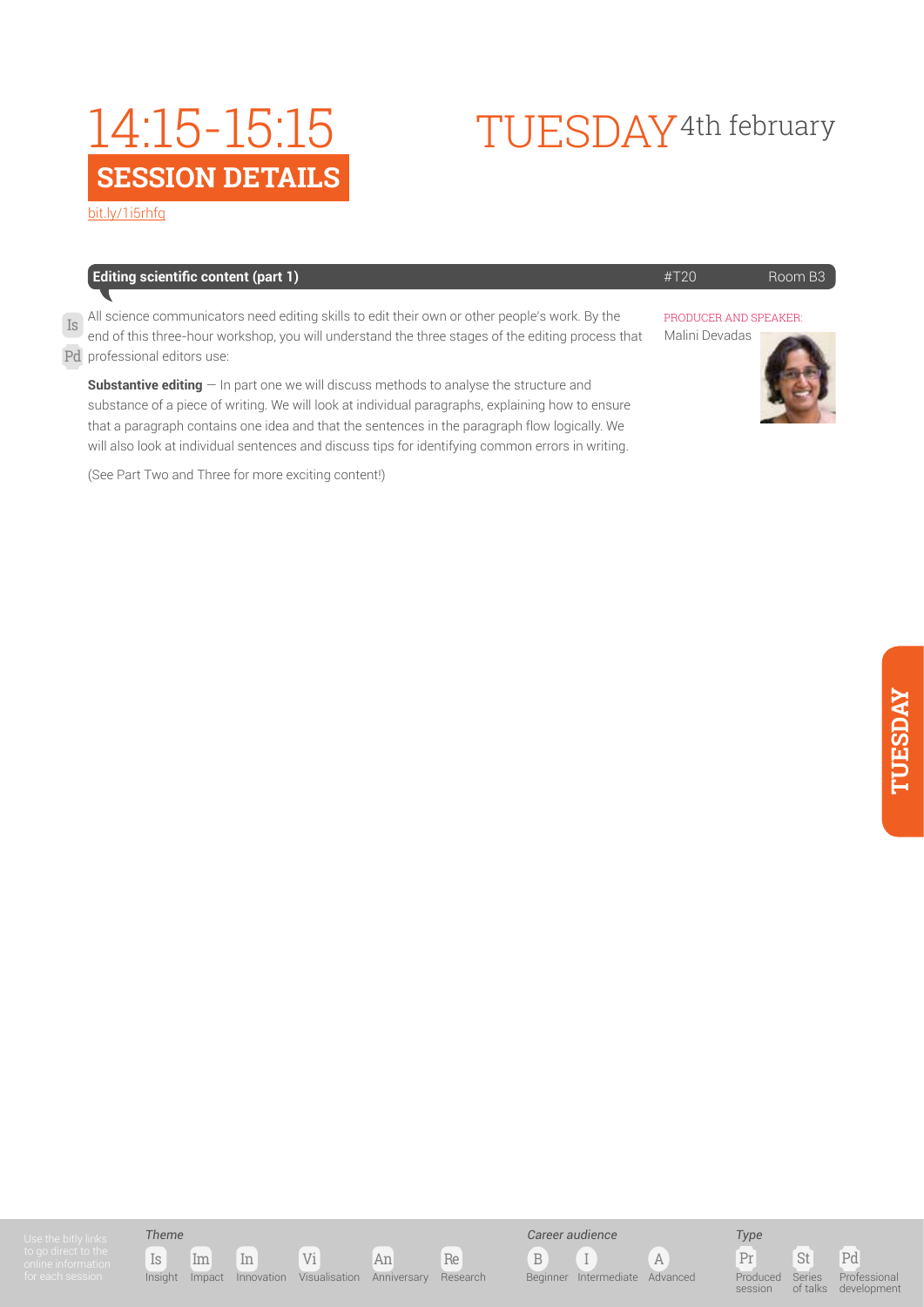## **SESSION DETAILS** 15:45-16:45

# TUESDAY4th february

[bit.ly/LphS4C](http://bit.ly/
LphS4C)

Im

St

| Developing the evidence base: Inspiring Australia Supported Research                                                                                                                                                                                                                                                                                                                                                                                                                                                             | #T21                                                                         | Auditorium |
|----------------------------------------------------------------------------------------------------------------------------------------------------------------------------------------------------------------------------------------------------------------------------------------------------------------------------------------------------------------------------------------------------------------------------------------------------------------------------------------------------------------------------------|------------------------------------------------------------------------------|------------|
| This session will provide an update on the four projects that were undertaken with support from<br>Inspiring Australia to develop the evidence base about science engagement in Australia:<br>Project A: National Audit of Science Engagement Activity<br>Project B: Collation of Science Engagement Data Across Australia;<br>Project C: Understanding the Australian Evidence Base for Science Engagement and<br>$\bullet$<br>Project D: Determining impact of science engagement to help define and quide best practice.<br>٠ | PRODUCER:<br>Nancy<br>Longnecker                                             |            |
| In Project A, a snapshot national audit of science engagement activities around Australia was<br>conducted in 2012. Data collected in the audit were analysed to compare the qualitative and<br>quantitative data and discover the actual nature of the engagement taking place. Most Australian<br>science engagement is still in either 'first order' (one-way communication from scientist to public)<br>or 'second order' (dialogue between scientists and the public) modes of engagement. Options for                      | <b>MODERATOR:</b><br>Léonie Rennie                                           |            |
| increasing third order engagement of the public with science in Australia will be discussed.<br>Project B identified 140 peer reviewed articles about science engagement in Australia that were<br>published between 1982 and 2011. Topics of climate change, biotechnology and health and                                                                                                                                                                                                                                       | AUTHORS/PRESENTERS:<br>Nancy Longnecker<br>Jenni Metcalfe<br>Cup Ctoollmough |            |

medical issues dominate recent publications of science communication. 55 national studies have been identified that were between 1988 and 2013 and determine Australian public attitudes towards science and science-related issues.

Project C has encompassed a wide range of activities, including description of case studies to provide vignettes about the impact of public engagement activities, production and implementation of a national survey of Australians' attitudes and behaviour relating to engagement with the sciences, development of an interactive website that provides access to data collected and tools produced and collating national data on the role of media in science engagement.

Project D produced the Inspiring Australia Evaluation Resource Kit which includes a package of evaluation tools which allows collection of nationally comparable data as well as event-specific data. An overview of results of data collected at various events and selected case studies will be presented. Key measurables that can be used to provide evidence of effective science engagement will be discussed.

Using a combination of data collected in all the projects, Project C also involves exploring the gaps between theory and practice, identifying case studies that exemplify best practice and providing access to this information via an interactive website. The website is a work in progress and science communicators are invited to add information and provide feedback.

Sue Stocklmayer Suzette Searle Joan Leach Fabien Medvecky Jo Elliott Léonie Rennie

*Theme*

Is Im In Vi An Re Insight Impact Innovation Visualisation Anniversary Research

B I A *Career audience* Beginner Intermediate Advanced



Pr St Pd Produced session Series  $\frac{1}{2}$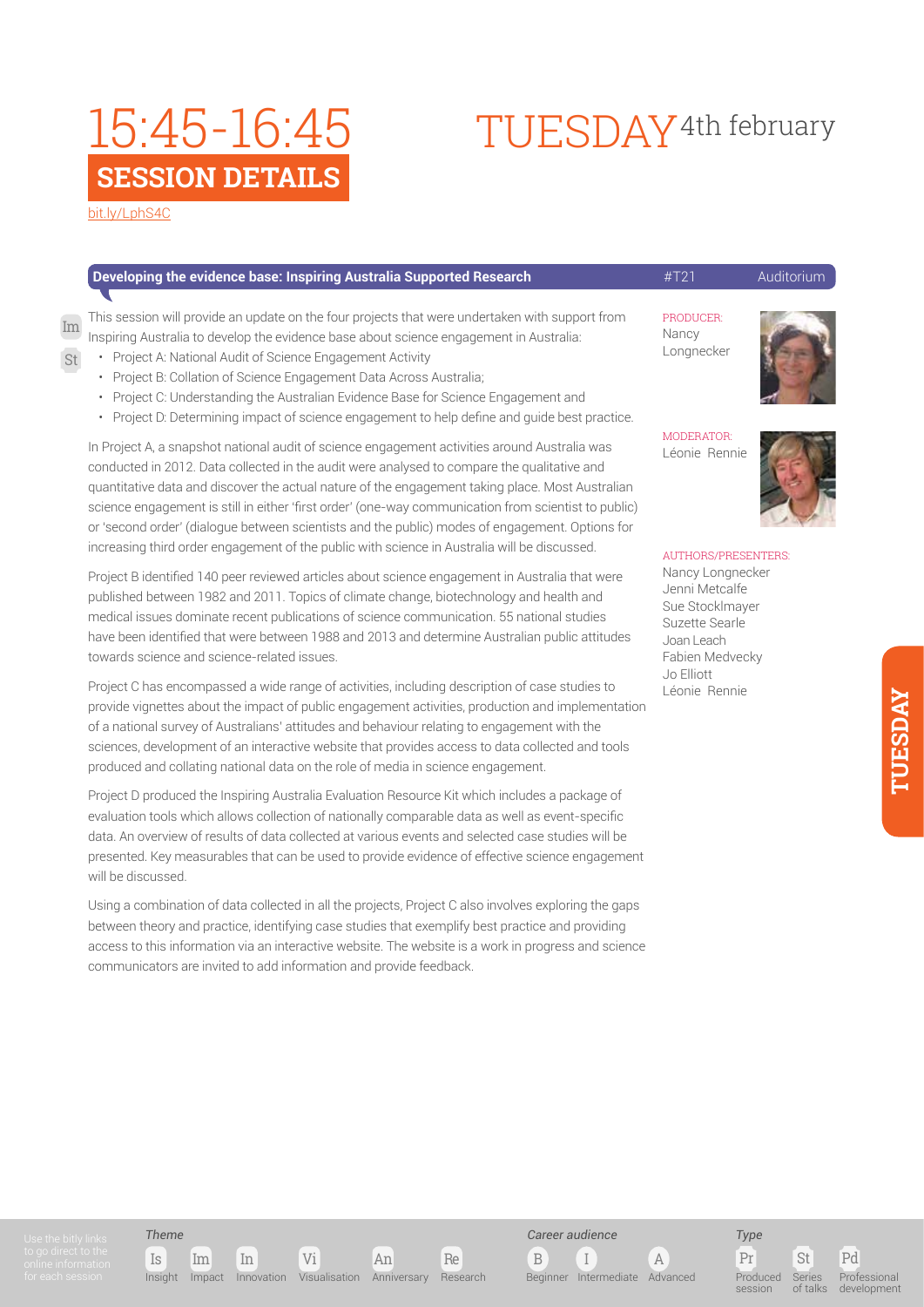## **SESSION DETAILS** 15:45-16:45

### [bit.ly/LphS4C](http://bit.ly/
LphS4C)

|                              | Knowledge brokering in Australia: Influencing policy and practice                                                                                                                                                                                                                                                                                                                                                                                                       |                                    |  | #T22                                    | Room B1 |
|------------------------------|-------------------------------------------------------------------------------------------------------------------------------------------------------------------------------------------------------------------------------------------------------------------------------------------------------------------------------------------------------------------------------------------------------------------------------------------------------------------------|------------------------------------|--|-----------------------------------------|---------|
| Im<br>Re<br>Pr               | This session will bring together current and potential knowledge PRODUCER:<br>brokers, practitioners and researchers, for presentations from<br>influential speakers, and a mini-write-shop on best-practice<br>in influencing policy and practice. Researchers, practitioners                                                                                                                                                                                          | Eve Merton                         |  |                                         |         |
|                              | and policy makers will be paired for lively presentations about<br>their experiences - what works in the research-into-policy<br>arena, research use or non-use and knowledge brokerage.<br>Although knowledge brokerage is becoming recognised as a<br>field of practice and an area ripe for academic study, knowledge<br>brokers have tended to operate in isolation from each other,<br>particularly in Australia. A network and community of practice              | <b>SPEAKERS:</b><br>Stefan Kaufman |  | Jean Palutikof                          |         |
|                              | to bring together knowledge brokers to discuss theory and<br>practice is overdue. The potential for a national network will be<br>explored in the second part of the session.                                                                                                                                                                                                                                                                                           | Liam Smith                         |  | Suzanne Long                            |         |
|                              |                                                                                                                                                                                                                                                                                                                                                                                                                                                                         | Dorean Erhart                      |  |                                         |         |
|                              | <b>Inspiring Australia's Digital Engagement sessions</b>                                                                                                                                                                                                                                                                                                                                                                                                                |                                    |  | #T23                                    | Room B2 |
| $\mathbb{I}\mathbf{S}$<br>Pr | 1. Digital strategies<br>2. Are you a digital optimist or pessimist?<br>Irrespective of whether you're a government organisation, from private industry or an individual<br>the digital space is a key element of strategic and operational activity. The force of the digital<br>impact on many facets of business operations, human resource management, corporate<br>knowledge, web and social interactions etc, will need to be tightly bound to your major vision, |                                    |  | PRODUCER:<br>Jayne Fenton<br>Keane      |         |
|                              | objective and strategic statements. In the session we will review the elements of a good digital<br>strategy highlighting the diverse impacts that it can have within an organisation.                                                                                                                                                                                                                                                                                  |                                    |  | <b>SPEAKER:</b><br>David Keane          |         |
|                              | Awareness, consideration, favourability and loyalty to your message are not just a matter of<br>quality information. There are approximately 50 major concepts to consider in obtaining a quality<br>digital product whether it is a website, blog or app. The top 15 of these will be reviewed in terms<br>of evidence based reasoning rather than accepting hype and urban myths.                                                                                     |                                    |  |                                         |         |
|                              | <b>Editing scientific content (part 2)</b>                                                                                                                                                                                                                                                                                                                                                                                                                              |                                    |  | #T20                                    | Room B3 |
| Is                           | <b>Copyediting</b> $(1 \text{ hour}) - \text{In part two we will look at how to create and follow an editorial style$<br>guide. We will discuss current trends in capitalisation, punctuation and spelling as well as issues<br>Pd unique to science writing.                                                                                                                                                                                                           |                                    |  | PRODUCER AND SPEAKER:<br>Malini Devadas |         |

(See Part Three for more exciting content)

Is Im In Vi An Re *Theme* Insight Impact Innovation Visualisation Anniversary Research



 $\begin{array}{ccc} \mathbf{B} & \mathbf{I} \end{array}$ 

Beginner Intermediate Advanced

*Career audience*

Pr St Pd Produced session

Series of talks Professional development

# TUESDAY4th february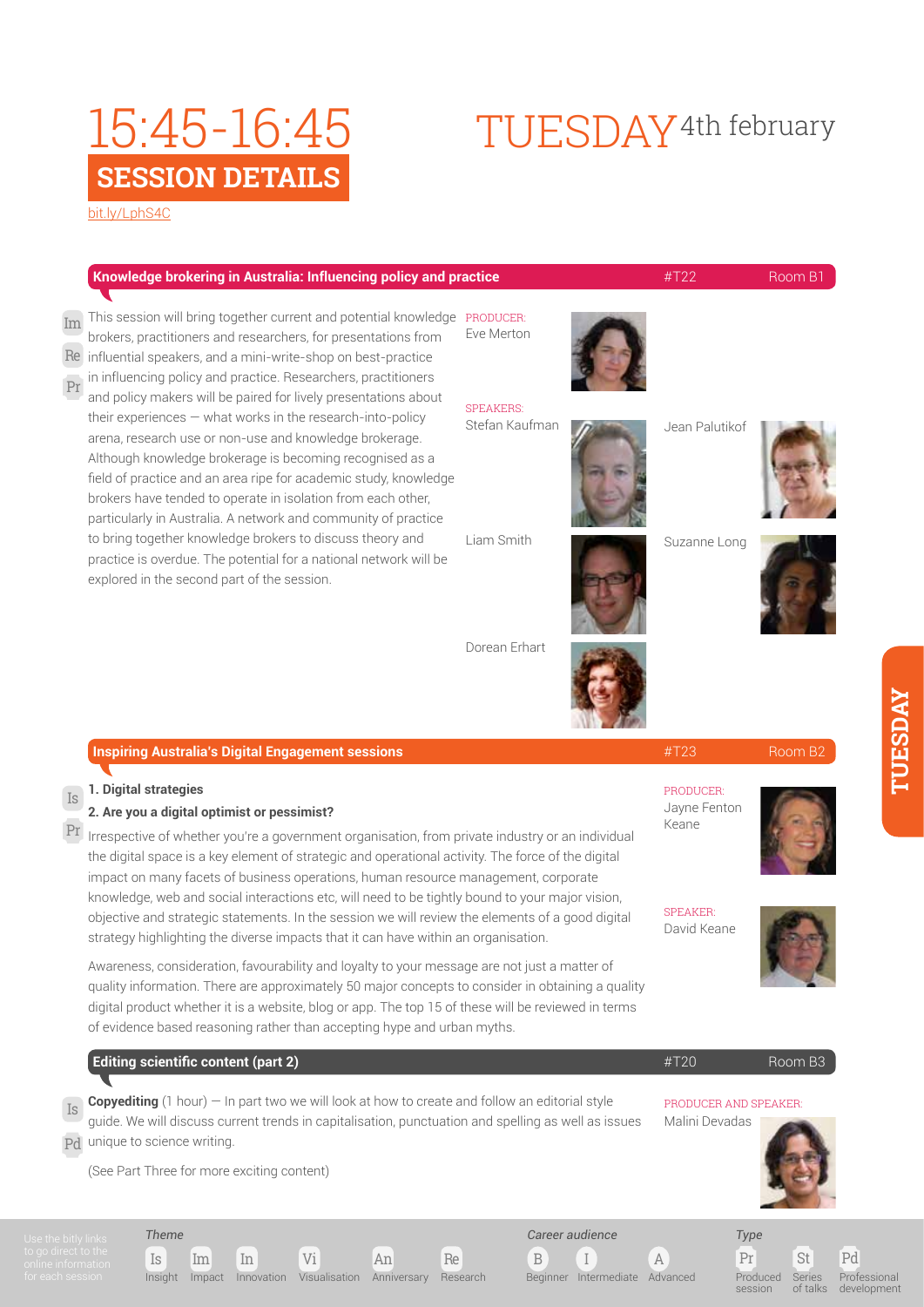#### [bit.ly/1kGonzE](http://bit.ly/
1kGonzE)

Is

| Case studies: On-ground Inspiring Australia projects | $\#T24$ | Auditorium |
|------------------------------------------------------|---------|------------|
|------------------------------------------------------|---------|------------|

This session will feature short presentations highlighting detailed case studies by people involved in Inspiring Australia activities across the nation. A Q&A session will allow you to Pr explore these and other aspects of Inspiring Australia in more detail. Im

Case studies from the impact of the Expert Working Groups, Unlocking Australia's Potential Grants and National Science Week, to the importance of building partnerships and relationships across states and territories.

#### **PRODUCERS** Simon France

Claire Harris

Keely Quinn

**SPEAKERS** Jackie Randles

TUESDAY4th february



Kylie Walker



### **Case studies and papers : Science-art, engagement events According the Case of the AT25** Room B1

#### **The Science of chocolate or the art of chocolate: what's in a word?**

Inspiring Australia (IA) aims to engage all Australians with science. Many people in the Victorian community express an interest in science and technology but don't actively seek it out or search for information about science. The following is a case-study of an attempt to attract a sciencedisengaged audience to a science-art event.

We worked with the community group Laneway Learning which coordinates a series of evening 'classes' in a multitude of subjects. We ran two such identical classes, one titled 'The Science and Art of Chocolate' and one titled 'The Art of Delicious Chocolate.' Importantly, the content of each session was identical and each was advertised in the same way. Following the session short evaluation sheets, again identical, were filled in by event participants. In this presentation we will present the profile of the participants from each class and suggest that, in order to engage the science-disengaged, we need to consider the impact of the word 'science' when promoting events and engagement opportunities to attract a less engaged audience. Selfexplanatory? Perhaps, but how often do we practise what we preach?

SPEAKER:

Carly Siebentritt



AUTHORS AND CONTRIBUTORS: Carly Siebentritt Chris Krishna-Pillay

*Theme*







Pr St Pd Produced Series  $\frac{1}{2}$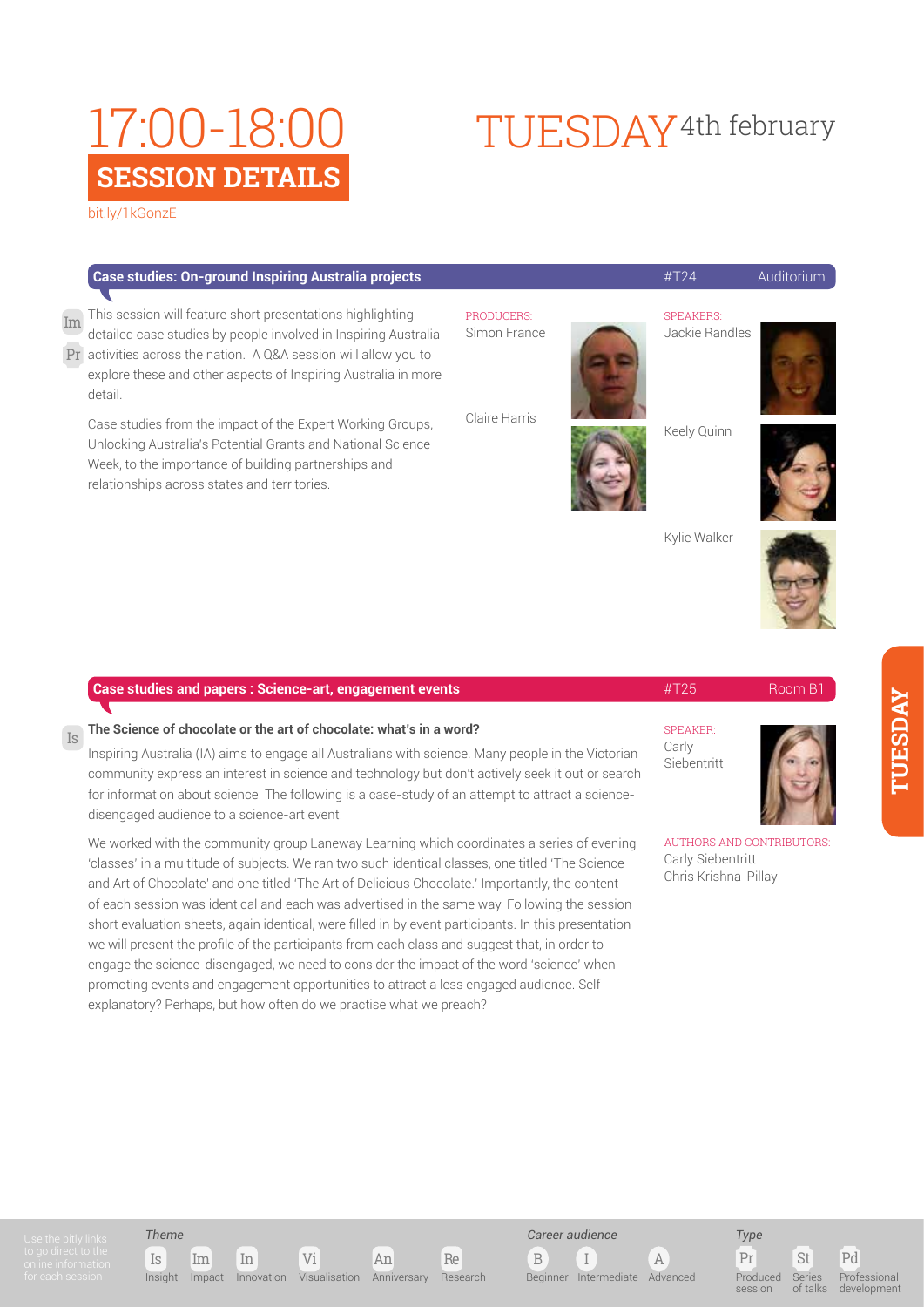# TUESDAY4th february

[bit.ly/1kGonzE](http://bit.ly/
1kGonzE)

Is

| <b>Case studies and papers: Science-art, engagement events</b>                                                                                                                                                                                                                                                                             | #T25                           | Room B1 |
|--------------------------------------------------------------------------------------------------------------------------------------------------------------------------------------------------------------------------------------------------------------------------------------------------------------------------------------------|--------------------------------|---------|
| Insight Radical: Where science meets art<br>In 2012 the ARC Centre of Excellence for Free Radical Chemistry and Biotechnology initiated a<br>project, called Insight Radical, to give the public an alternative way to approach the science of<br>free radicals and encourage people to think about them with more freedom and creativity. | <b>SPEAKER:</b><br>Renee Beale |         |
| The main objective of Insight Radical is to create a dialogue about free radicals between<br>scientists and artists, then tell this story to the community via a series of exhibitions and public<br>workshops.                                                                                                                            |                                |         |
| Six Australian artists - Tony Lloyd, Steve Lopes, Anna Madeleine, Natalie O'Connor, Peter Sharp,<br>and Ruth Waller - were invited to complete residencies in the Free Radical Centre's laboratories<br>in Melbourne, and respond by creating works for exhibition.                                                                        |                                |         |
| Insight Radical opened in August 2013 at the Griffin Gallery, London, and will begin its Australian<br>tour at MCLEMOI Gallery in Sydney at the end of November 2013. Workshops have been held<br>in Broken Hill, Cairns, Canberra and Newcastle with further planned for Alice Springs and South                                          |                                |         |

**I'm a Scientist: Get me Engaged**

Australia.

I'm a Scientist, Get Me Out of Here! is a two-week online program where students ask scientists questions through forums and live text-based chats. The students then vote for their favourite scientist, and the scientists are evicted one by one until there is a winner! The winning scientist receives \$1,000 to spend on further public outreach.

I'm a Scientist has been running in the UK for five years. Since 2011, Bridge8 has delivered five I'm a Scientist events across Australia, engaging 75 scientists and 4000 students from across 60 schools. The event is specifically designed to be student-led inquiry, to highlight general appreciation of science as well as STEM careers and to provide a platform for organisations and scientists to engage with schools. Feedback from participants indicates it also meets other objectives including improving communication skills, engaging disengaged students and building confidence. The online environment also allows engagement to be quantified.

This presentation, based on the submitted poster will demonstrate how I'm a Scientist, Get Me Out of Here! meets a diverse range of needs for students, teachers, scientists and institutions across multiple goals in STEM and public engagement.

#### **Cafe Scientifique: A case study in innovative science talks** In

This session discusses the design, delivery and evaluation of the Café Scientifique Program rolled out through Queensland's Inspiring Australia Program. The session presents a case study that shares details of how and why the series was designed and delivered in its current format and the opportunities that emerge from it for science communicators. Those interested in transforming science talks into public events will be provided with insights into audience reception of the cafes to use for planning their events. Café Scientifique in Queensland is using an innovative approach to science engagement and building an evidence base for science talks held in partnership with Inspiring Australia.

> B I A *Career audience*

Beginner Intermediate Advanced

Pr St Pd *Type* Produced

session

Professional development

Series of talks

SPEAKER: Dervise Halil



CONTRIBUTORS: Dervise Halil Kristin Alford James Huston

SPEAKER: Jayne Fenton Keane





*Theme*

Is Im In Vi An Re Insight Impact Innovation Visualisation Anniversary Research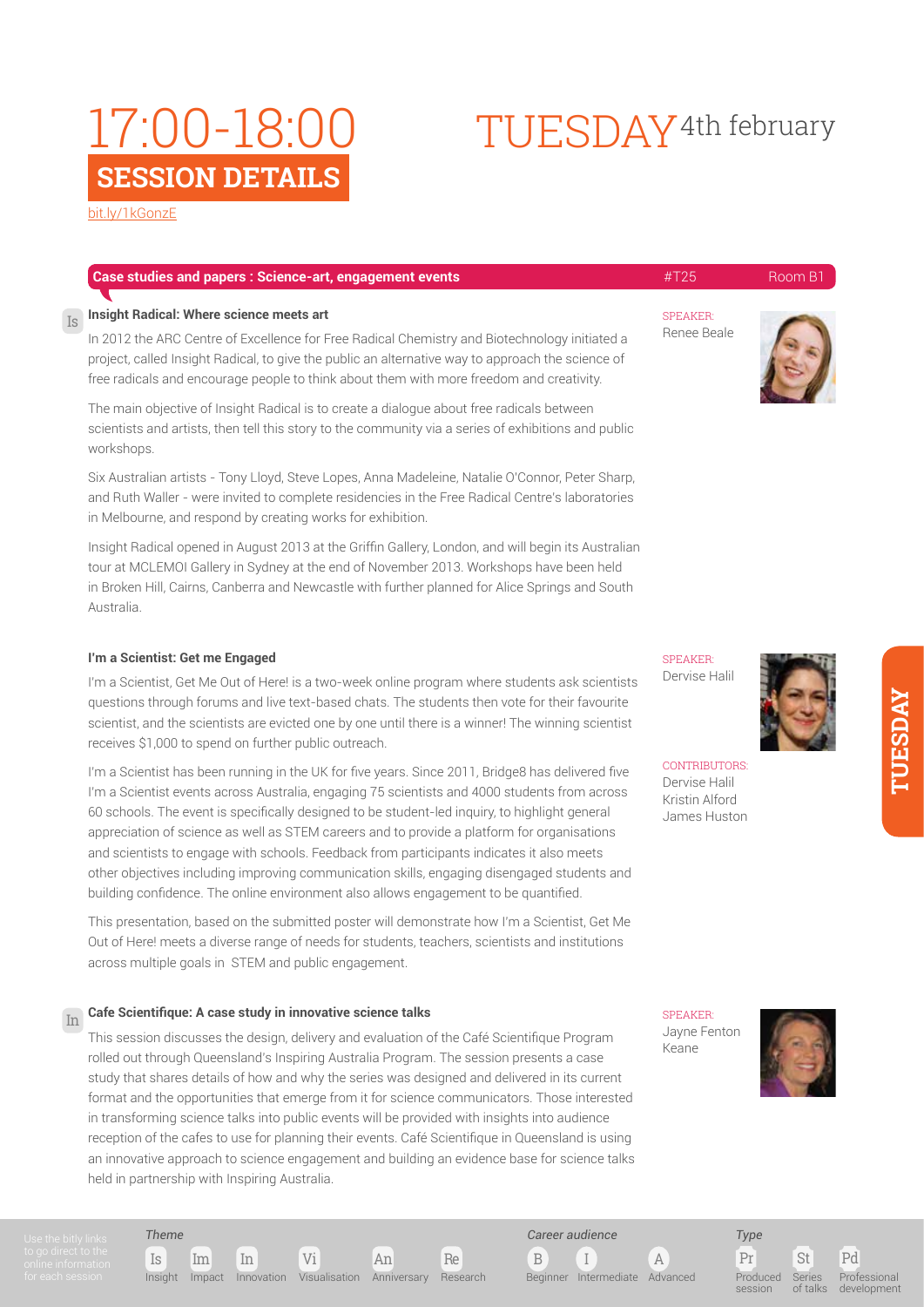# TUESDAY4th february

[bit.ly/1kGonzE](http://bit.ly/
1kGonzE)

#### **Case studies and papers: Films, theatre, YouTube, interactive digital learning**  $\#T26$  **Room B2**

**SPEAKER** Mzamose Gondwe

AUTHORS AND CONTRIBUTORS:

Mzamose Gondwe Nancy Longnecker

#### **Youth-produced films relating science and culture**  $V_i$

Visualisation through the process of filmmaking can enable dialogue and deeper understanding of connections between science and culture. Our research explores the process and effect on young people of producing films that connect science and culture. Students from three schools, two in Western Australia and one in Malawi, Africa participated in this study. Participants were provided with filmmaking equipment and taught how to shoot and edit films. Working individually or in small groups students produced short films on their interpretation of the connection between science and culture. Films were shown during a community screening where family and friends were invited. Following the screening, students and teachers were interviewed. Analysis of interviews and the films students produced revealed that linking science to community, family and out of school activities empowered these students to see science as accessible and relevant to their everyday lives. Filmmaking on science and culture motivated and engaged students and enhanced relationships between families and schools. In future use of this activity, scaffolding and guidance should be provided to guide investigation of the connections between science and culture. In the context of multicultural Australia, students researching, documenting and sharing stories of science and culture, may promote meaningful intercultural understanding.

#### **The Art of Science: The role of theatre and performance in getting the message across**

In a multi-media presentation, that includes several excepts from a number of recent performances, the role of music and theatre is explored in how it can illicit key emotional responses in its target audience. Music, in particular, has a key role to play in anchoring memories and engaging an audience in ways that no other art form can. Utilising music and theatre is consequently an extremely powerful tool in science communication. Through Heaps Good Productions, Michael Mills has developed a significant body of work in communicating scientific concepts and inspiring audiences to engage in science. This presentation will explore the role and kinds of performance, and how they can be used, as a part of science communication and citizen science programmes. It will include work Michael has been involved with in a range of scientific and cultural institutions, as well as recent work he's been engaged with as part of his new role as an Adjunct Research Associate at the Barbara Hardy Institute. With performances by several of Michael's most successful characters, including singing palaeontologist Professor Flint, this presentation will provide both a theoretical base for its central thesis, and a memorable theatrical experience for conference delegates. And as with all good theatre, will leave the audience wanting for more!

SPEAKER: Michael Mills



**TUESDAY TUESDAY** 

Is

*Theme*

Is Im In Vi An Re Insight Impact Innovation Visualisation Anniversary Research





session

Pr St Pd Series of talks Professional development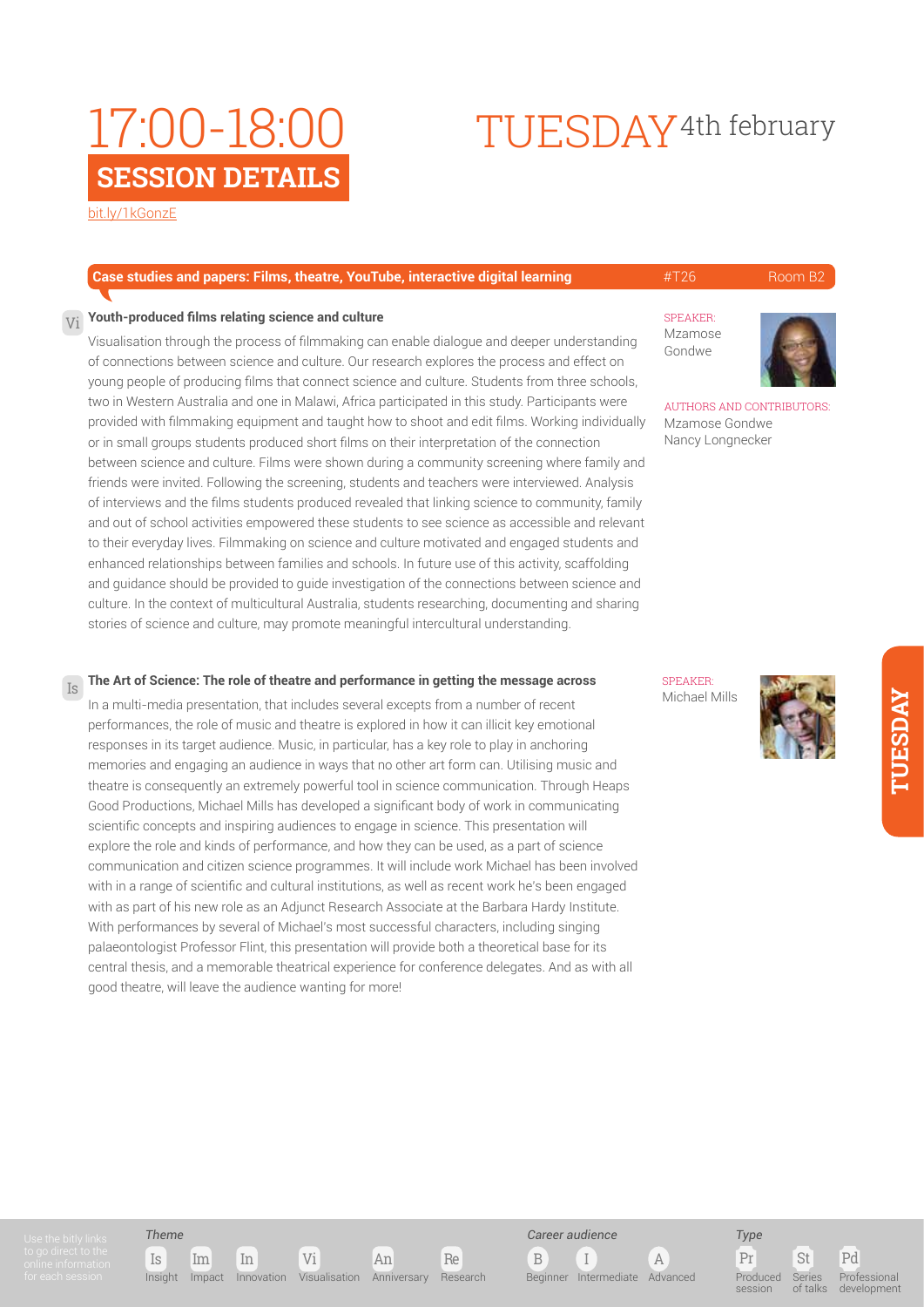# TUESDAY4th february

[bit.ly/1kGonzE](http://bit.ly/
1kGonzE)

|    | Case studies and papers: Films, theatre, YouTube, interactive digital learning                                                                                                                                                                                                                                                                             | #T26                                         | Room B <sub>2</sub> |  |
|----|------------------------------------------------------------------------------------------------------------------------------------------------------------------------------------------------------------------------------------------------------------------------------------------------------------------------------------------------------------|----------------------------------------------|---------------------|--|
| Im | Can we change behaviour using YouTube?                                                                                                                                                                                                                                                                                                                     | <b>SPEAKER:</b>                              |                     |  |
|    | Youtube videos are commonly used to communicate science to the general public.<br>However, there is little evidence to show whether short, entertaining videos actually<br>have any impact on viewer behaviour.                                                                                                                                            | Miriam<br>Sullivan                           |                     |  |
|    | We conducted an innovative experiment to measure the impact of short Youtube clips<br>on aquarium owners care of their pet fish. Two 50-second videos were created, one<br>that was positively framed and one that was negatively framed.                                                                                                                  | AUTHORS AND CONTRIBUTORS:<br>Miriam Sullivan |                     |  |
|    | Results showed that participants (n=197) who did not watch a video did not improve<br>their aquarium care in the following month, even when they had intended to. Watching<br>either one of the videos significantly improved aquarium care, but only if the viewer<br>had a pre-existing intention to do so. There was no difference in behaviour between | Nancy Longnecker                             |                     |  |
|    | the positive and negatively framed videos, but participants who watched the positive<br>video had increased recall and understanding of the key message.                                                                                                                                                                                                   |                                              |                     |  |

Our research suggests that Youtube videos about pet care should be positively framed and target people who wish to change their behaviour but have not yet taken action on those intentions.

#### **Creating an interactive Chemistry World- from concept to prototype** Vi

The Cube, at QUT's Garden Point campus, is one of the world's largest digital interactive learning and display spaces. Part science lab, part digital engagement, the Cube aims to be the hub of scientific exploration for high school students, the QUT community and the wider public.

The demand for authentic and useful learning experiences using digital technologies is increasing all the time. The introduction of the Australian Curriculum has presented the opportunity to develop new and innovative technologies to support education and learning in the classroom. As part of QUT's commitment to work with high schools and support the introduction of the new Australian Curriculum, the concept of a Chemistry World was proposed to provide an interactive learning tool for students and the community.

This presentation will take you on a journey of how a curriculum-linked digital, interactive chemistry application for The Cube has progressed from concept to project prototype. It will outline the consultation process, the range of stakeholders that have participated in the project so far, and share some of the difficulties and the challenges encountered to meet the needs and demands for education and entertainment.

The chemistry world prototype will be available for participants to engage with and participants will be given the opportunity to become "user testers" and provide feedback and input into the final development stage of the project.

**SPEAKERS:** Anne Brant



**TUESDAY**

**TUESDAY** 

Sherwin Huang

*Type*

session

Series of talks

*Theme*

Is Im In Vi An Re Insight Impact Innovation Visualisation Anniversary Research

B I A *Career audience*